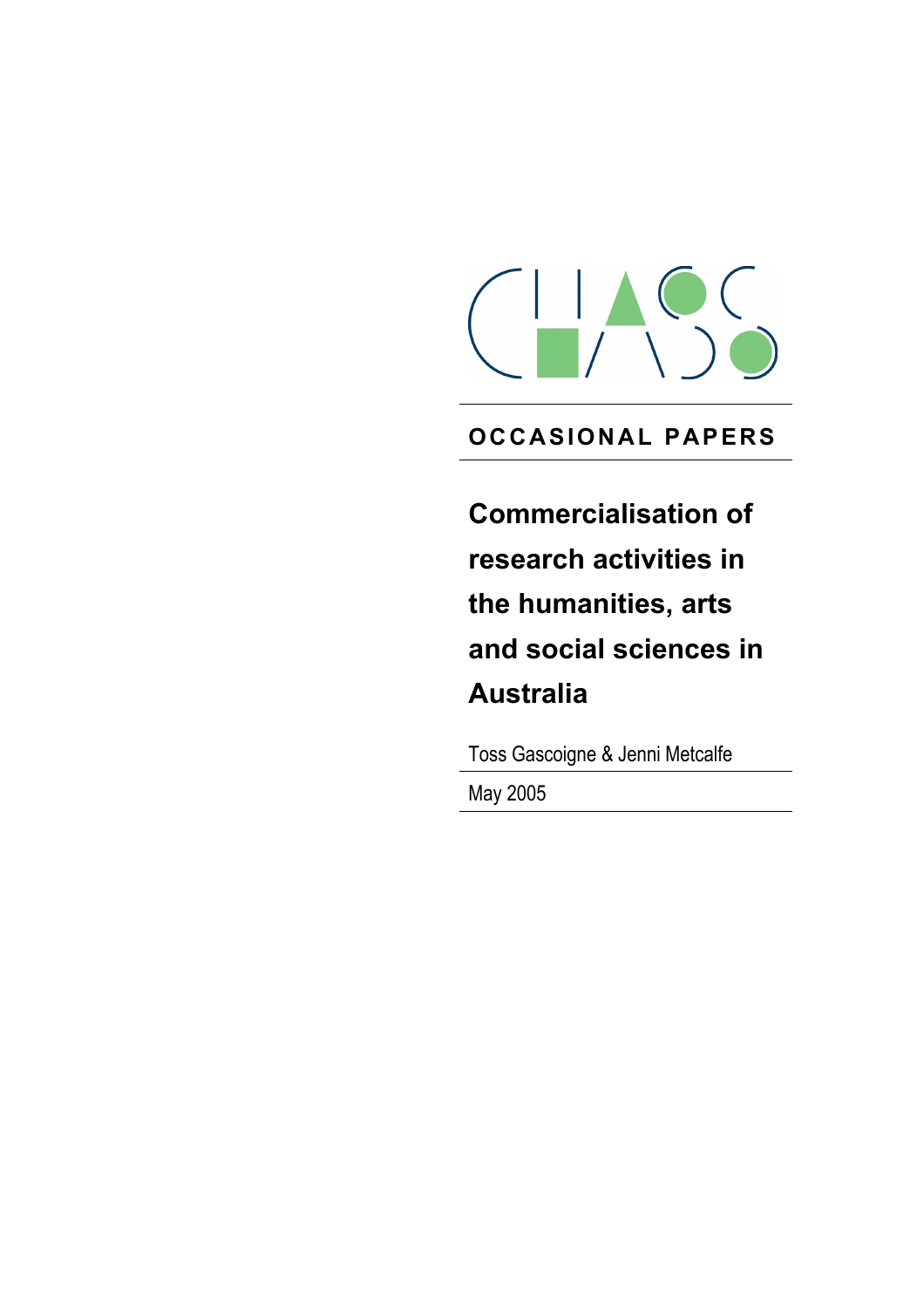#### ISBN: 0-9757701-0-1

© Council for Humanities, Arts and Social Sciences (CHASS). This publication is copyright. Apart from any fair dealing for the purpose of private study, research, criticism or review, as permitted under the Copyright Act, no part may be reproduced by any process without written permission. Enquiries should be addressed to the publisher.

This project was carried out with the financial assistance of the Australian Government, through the Department of Education, Science and Training.

The views expressed in this report do not necessarily reflect the views of the Department of Education, Science and Training.



**Australian Government Department of Education, Science and Training** 

#### **The authors**

Toss Gascoigne

Council for Humanities, Arts and Social Sciences (CHASS) director@chass.org.au

Jenni Metcalfe

Econnect Communication Pty Ltd, jenni@econnect.com.au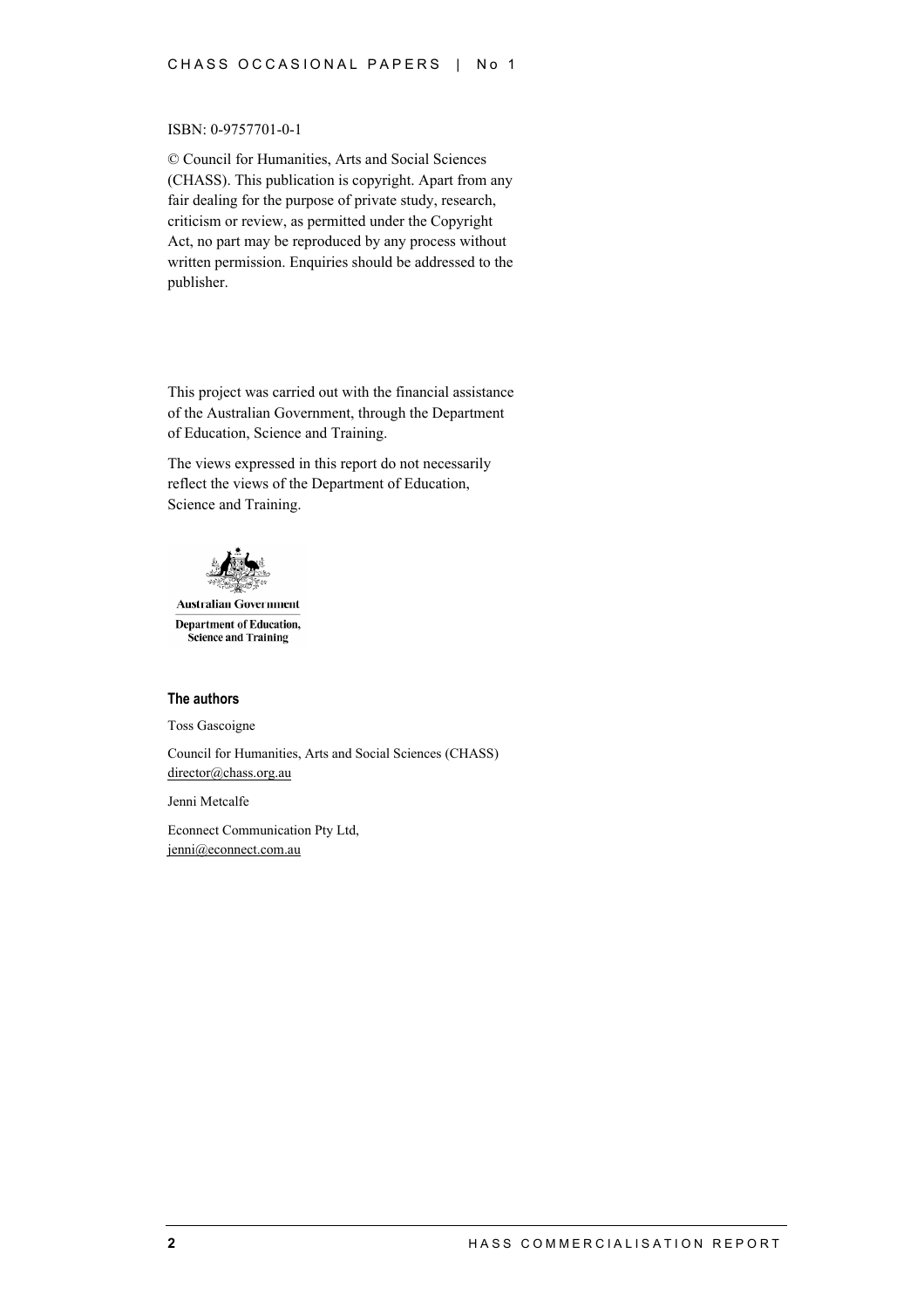# **Table of contents**

| Objectives                                   | 7  |
|----------------------------------------------|----|
| Methodology                                  | 7  |
| Participants                                 | 8  |
| Context: the definition of commercialisation | 10 |
|                                              |    |
| 1.1 Clients                                  | 11 |
| 1.2 Services                                 | 12 |
|                                              |    |
|                                              |    |
|                                              |    |
|                                              |    |
|                                              |    |
| 1.3 Income from commercial activities        | 15 |
| 1.4 Funding of commercial activities         | 16 |
| 1.5 Commercial arrangements-collaboration    | 17 |
|                                              |    |
|                                              |    |
|                                              |    |
|                                              |    |
| 2.1 Relevance                                | 20 |
| 2.2 Collaboration                            | 22 |
| 2.3 Financial rewards                        | 22 |
| 2.4 Promotion and careers                    | 24 |
| 2.5 Student training                         | 24 |
| 2.6 Skills development                       | 26 |
| 2.7 Spin-offs                                | 26 |
| 2.8 Changing attitudes                       | 26 |
|                                              |    |
| 3.1 University promotion                     | 27 |
| 3.2 Identity and culture                     | 28 |
| 3.3 Funding                                  | 29 |
| 3.4 ARC-Linkage grants                       | 29 |
| 3.5 Managing activities-resources and time   | 30 |
| 3.6 Intellectual Property (IP)               | 30 |
| 3.7 Lack of skills                           | 30 |
| 3.8 University structure                     | 31 |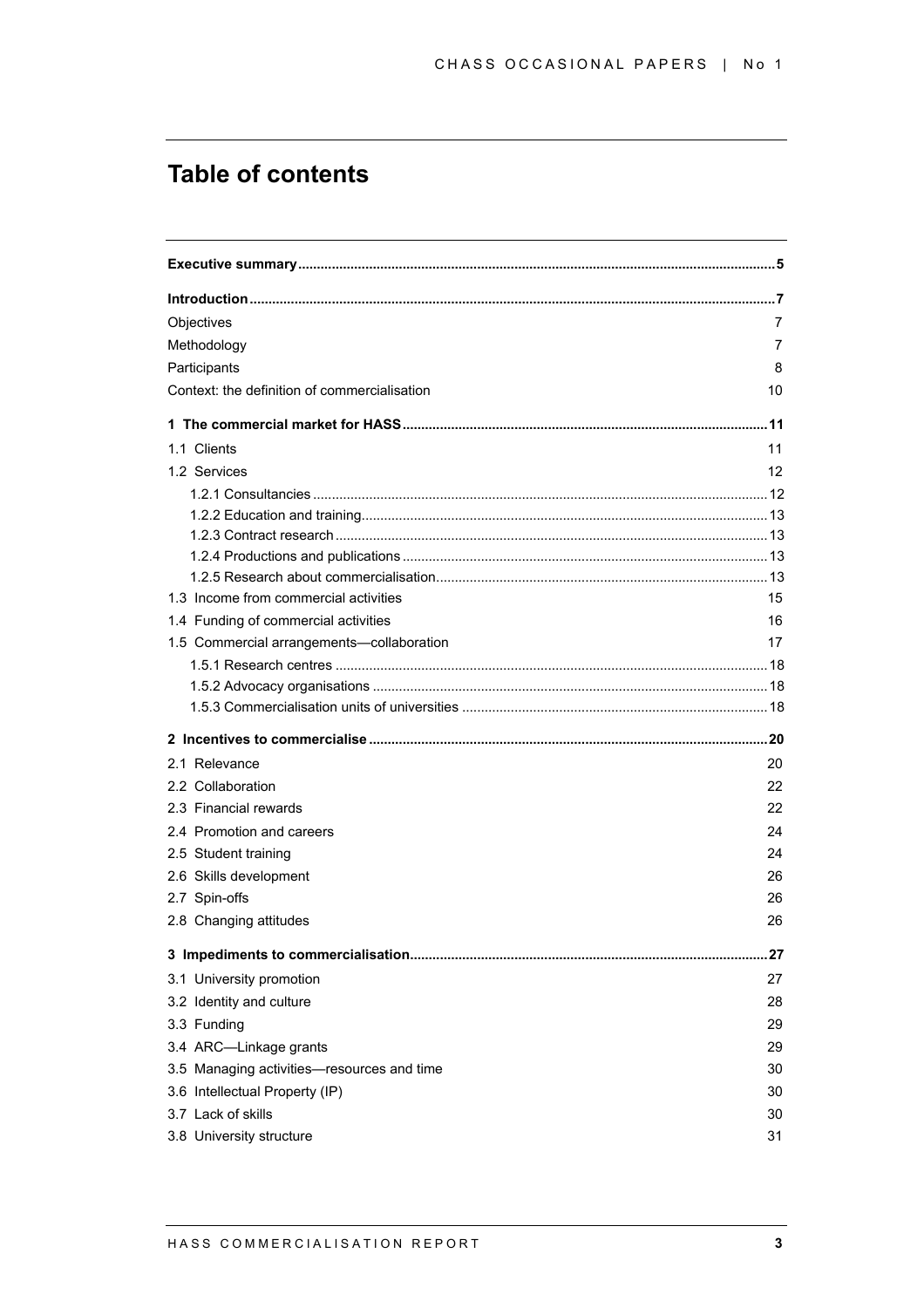### CHASS OCCASIONAL PAPERS | No 1

|                |                                                                     | 33 |
|----------------|---------------------------------------------------------------------|----|
| 1              | Understanding, promoting and publicising the value of HASS research | 33 |
| $\overline{2}$ | Standard practices across the tertiary sector                       | 33 |
| 3              | <b>Build business skills</b>                                        | 33 |
| $\overline{4}$ | Amend programs and settings                                         | 34 |
| 5              | Provide incentives to undertake commercial work                     | 34 |
| 6              | Improve industry awareness                                          | 35 |
|                |                                                                     | 36 |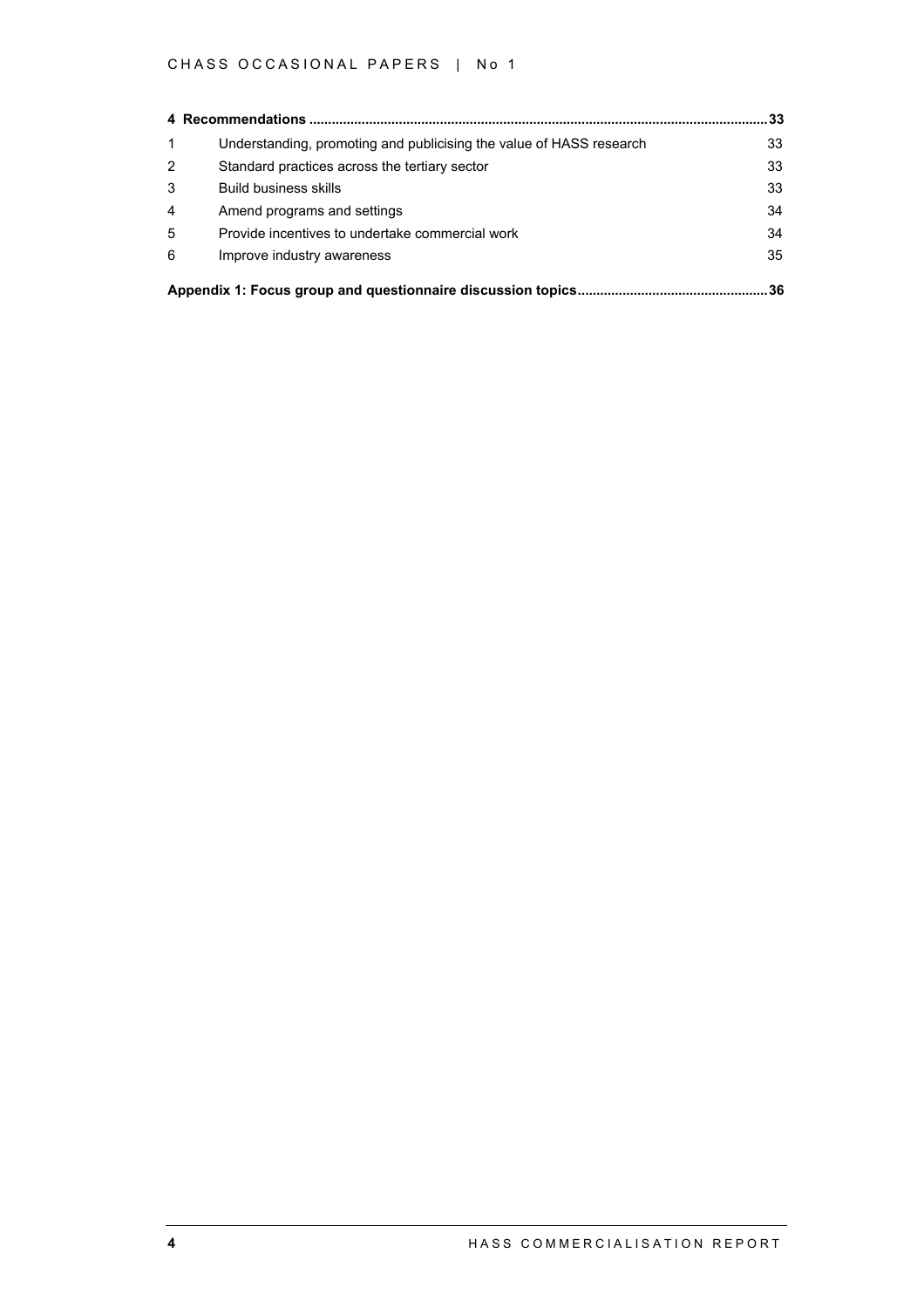## **Executive summary**

This report describes the commercial activities and examines the impediments and incentives facing humanities, arts and social sciences (HASS) researchers and educators at the tertiary level in Australia. It is a snapshot of who is commercialising research and how they approach this task, based on the findings of focus groups and questionnaires.

Mixed throughout the report are several case studies. These stories illustrate the tangible contribution and impact of the HASS sector in cultural, social and economic terms. The processes and benefits they set out are replicated a thousand times over in the humanities, arts and social sciences in Australia.

Services, such as research consultancy and contracting, were found to be the most common form of commercialisation amongst HASS researchers and practitioners, particularly in the area of government policy advice. This is supported by the finding that Australian and state government departments and agencies were the most frequently cited clients. The sciences, by contrast, tend to work on solutions to environmental and industry problems and creating new commercial opportunities.

The humanities, arts and social sciences are a broad and diverse field. Different disciplines face different issues in the process of commercialisation, and there are significant variations between disciplines in the sorts of commercialisation opportunities that they can pursue and the levels of financial reward they can generate. For example, the commercial possibilities, market arrangements and standards of practice in providing economic consulting or psychological counselling services are very different from those in the creative arts. Large tenders and grants are often available for research in the social sciences and education faculties, in contrast to the smaller grants more generally offered in the arts.

The benefits of commercialisation are reported as wide and varied. Commercial work enables researchers to improve their teaching and research as it gives them a better understanding of the needs of industry. It provides students with exposure to industry practices and research experience, a valued part of their training. For individuals, it can lead to a higher profile and enhanced promotional prospects, as well as improving business and negotiation skills. The economic rewards are also important: the money allows departments and faculties to fund research units, to hire staff, and to send researchers to conferences. It affords flexibility within a tightly-ordered university structure.

For many HASS researchers and educators, money is not the driving factor in the commercialisation of their work, nor are they comfortable with the idea that commercial imperatives should govern their research activities. But they are attracted to the idea of being relevant, influential and connected to their communities. Commercial activities allow them to engage with the community by helping solve social and community problems. Regional universities in particular place strong emphasis on supporting their communities. Some HASS researchers believe that they should be adequately funded to provide community research and services free of charge.

Much of the focus group discussion revolved around the challenges and impediments to commercialisation. Such challenges included dealing with unresponsive and ill-equipped university systems, finding the time and resources for commercial engagements, and working within funding and reward systems that recognise only a narrow band of activities. The attitudes of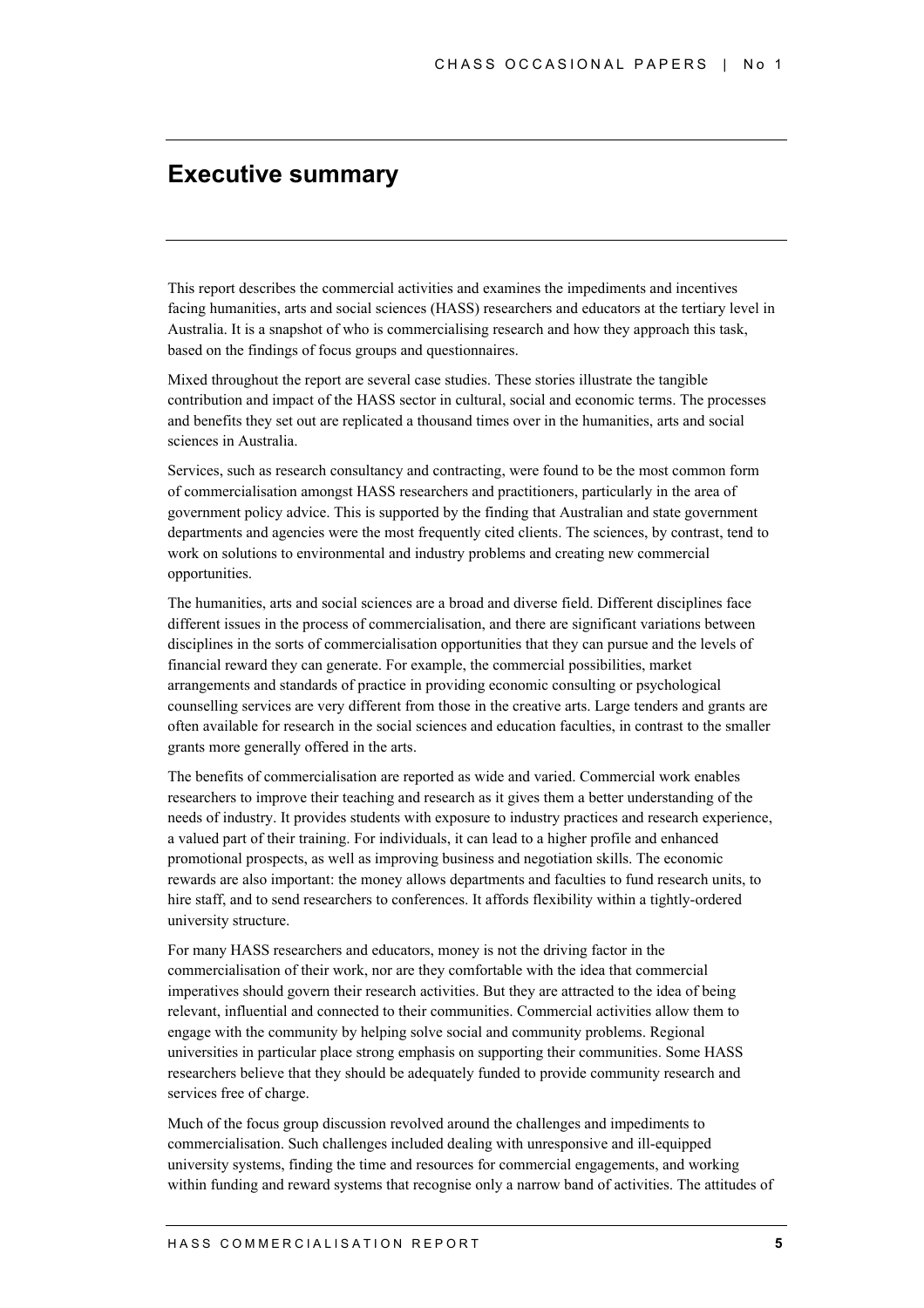university administrators, departmental heads, individual researchers and their peers are seen as very important. The expansion of commercial opportunities is dependent on the existence of a research culture which recognises and rewards the sort of partnered commercial research already being undertaken in the HASS sectors.

Respondents said that while the most productive research often came from multi-disciplinary and multi-institutional collaborations, these are not encouraged by existing systems. They reported that possible sources of funding from the private sector were cut off because the Income Tax Assessment Act specifically excludes research in the humanities, arts and social sciences from the R&D tax concession. Respondents cited their own lack of business skills as an impediment.

Based on the suggestions of the study participants, recommendations are made across three broad areas:

- ! improvement of university practices to make them more encouraging and supportive of commercial activities;
- ! changes to government settings to recognise and reward HASS commercial activities; and
- ! development of new programs to equip people working in the humanities, arts and social sciences with the skills to handle commercial engagements.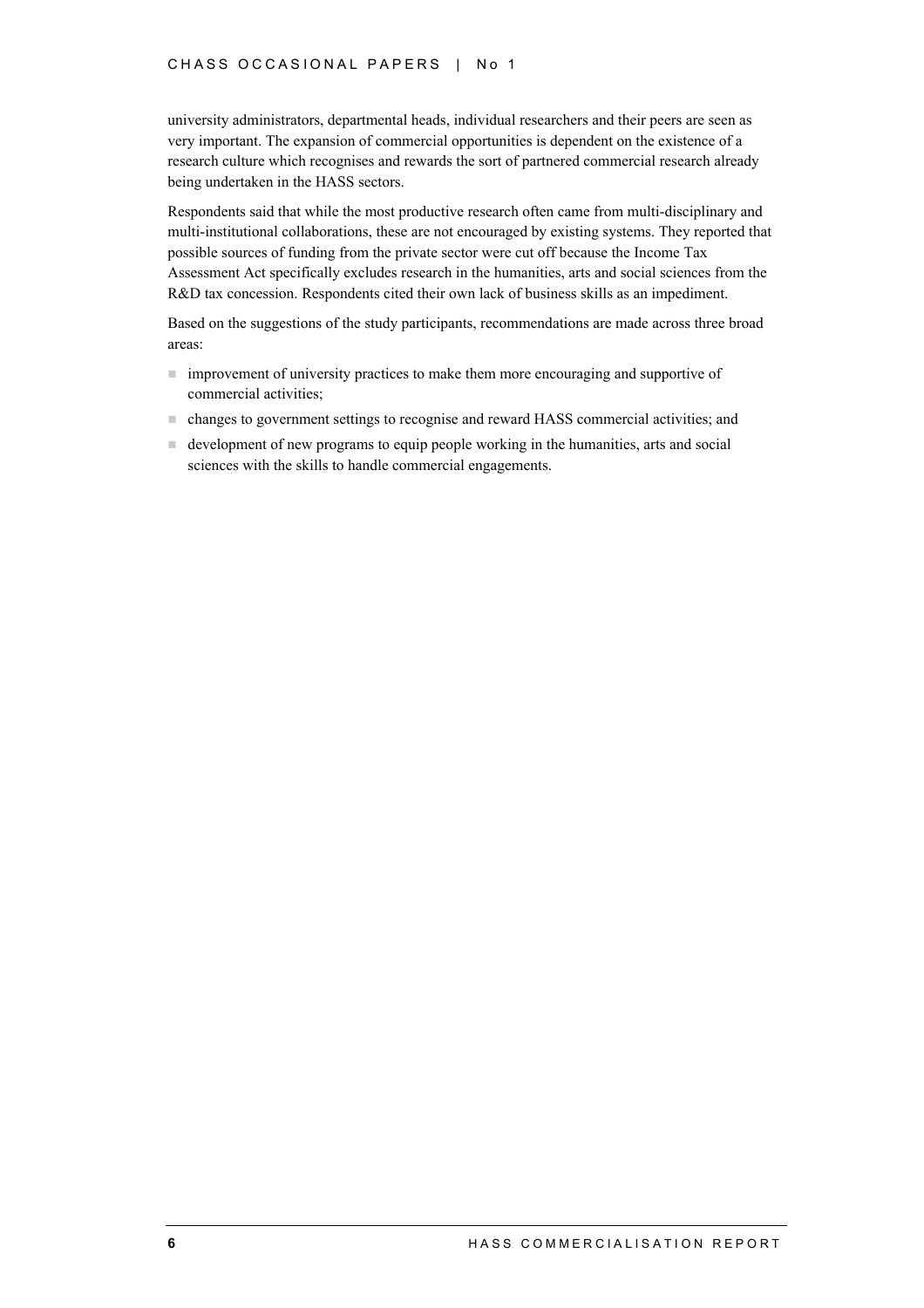## **Introduction**

This is the first of a series of research projects foreshadowed by Dr Brendan Nelson, Minister for Education, Science and Training, on 16 June 2004. In his announcement, the minister said:

*"The Council for Humanities, Arts and Social Sciences has argued that the contribution of the humanities, arts and social sciences to Australian commercial activity and to Australian business is under-recognised.*

*"I have therefore asked the Council to review the many avenues pursued by researchers in the humanities, arts and social sciences to commercialise their work – including publishing, performance, licensing, and industry collaboration – and to identify specific examples of commercial impact.*

*"The study will involve a series of focus groups of researchers leading to a description of the commercial activities of the sector, an understanding of the incentives and impediments to commercial engagement and recommendations for changes to government policy or new programmes likely to encourage commercial activity...*

*"Knowledge is important but arguably of greater importance is how we adapt to new knowledge and understand its applications. This is why Humanities, Arts and Social Sciences are so important."* (Ministerial media release 29/06/04)

The purpose of this report and the others that will follow is to gain a greater understanding of the HASS sector, generate ideas to inform the policy debate, and improve the capacity of researchers in the humanities, arts, and social sciences to contribute to Australian innovation.

### **Objectives**

This study has five main objectives:

- ! to define a commercial market for researchers and educators in the humanities, arts and social sciences
- $\blacksquare$  to describe the impact of current activities within this market
- $\blacksquare$  to describe the commercial arrangements
- ! to gain a snapshot of the incentives and impediments to researchers and educators in this sector in commercialising the results of their research
- ! to discuss growth opportunities for the sector in commercial activities and the role for government in assisting this growth.

## **Methodology**

Information was gathered through focus groups and an on-line questionnaire.

The focus groups discussed broad issues relating to the commercialisation of humanities, arts, and social sciences research (see Appendix 1). Researchers and practitioners were recruited from the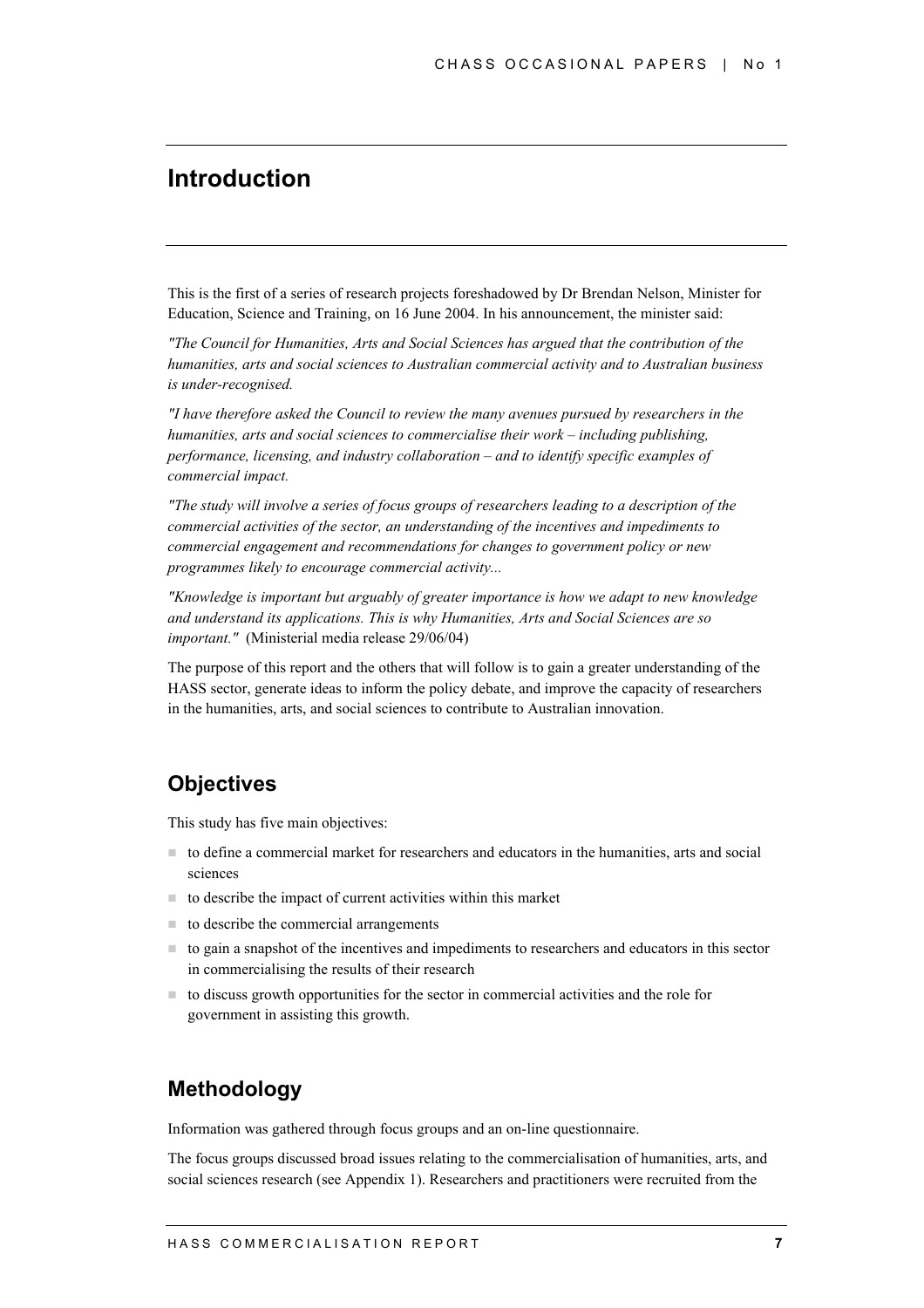sector across a range of disciplines and institutions to talk about their experiences in commercial activities. An average of eight people participated in each focus group.

The on-line questionnaire allowed people not able to attend the focus groups to contribute to the study. The structure of the questionnaire reflected the areas covered in the focus group discussions, but also encouraged unfettered narrative responses from researchers.

The study was advertised through CHASS networks: the 99 organisations that had at that time joined CHASS; the 400 subscribers to the CHASS newsletter; and the 180 people who attended the national launch of CHASS in June 2004 in Canberra. People were invited to register their interest by completing a form on the CHASS web site, and this information formed the basis of a working database for the study.

Extensive notes were taken of all focus group discussions. These notes were sent back to all participants, inviting them to check the accuracy of the record or expand on the points raised. Econnect, a consultancy firm engaged to assist with the study, then carried out the coding and content analysis of the information from both the focus groups and the submissions.

### **Participants**

The study involved 144 people, with 94 participants in the 12 focus groups; 48 questionnaire submissions; and two individual interviews. Focus groups were conducted in all capital cities (except Hobart), plus Townsville and Newcastle.

As it is based on a relatively small sample, this study highlights many of the key themes and issues to the commercialisation of HASS research. It provides rich descriptions of the commercial activities conducted, but is not representative of the experiences of the whole HASS sector.

| State/territory  | Questionnaire respondents | <b>Focus groups</b> |                |
|------------------|---------------------------|---------------------|----------------|
|                  |                           | Attended            | Registered     |
| ACT              | $\,6\,$                   | $\overline{7}$      | 15             |
| <b>NSW</b>       | 11                        | 19                  | 46             |
| NT               | 1                         | $\overline{2}$      | $\overline{2}$ |
| Qld              | $15*$                     | 27                  | 28             |
| SA               | $\overline{4}$            | 14                  | 21             |
| Tas              | $\overline{2}$            | $\pmb{0}$           | $\pmb{0}$      |
| Vic              | $\overline{5}$            | 19                  | 24             |
| <b>WA</b>        | $\overline{\mathbf{4}}$   | 6                   | 12             |
| Other (overseas) | $\overline{2}$            | $\mathbf 0$         | $\pmb{0}$      |
| <b>Total</b>     | $50*$                     | $94*$               | 148            |

**Table 1** Geographical distribution of study participants

\*includes 2 interviews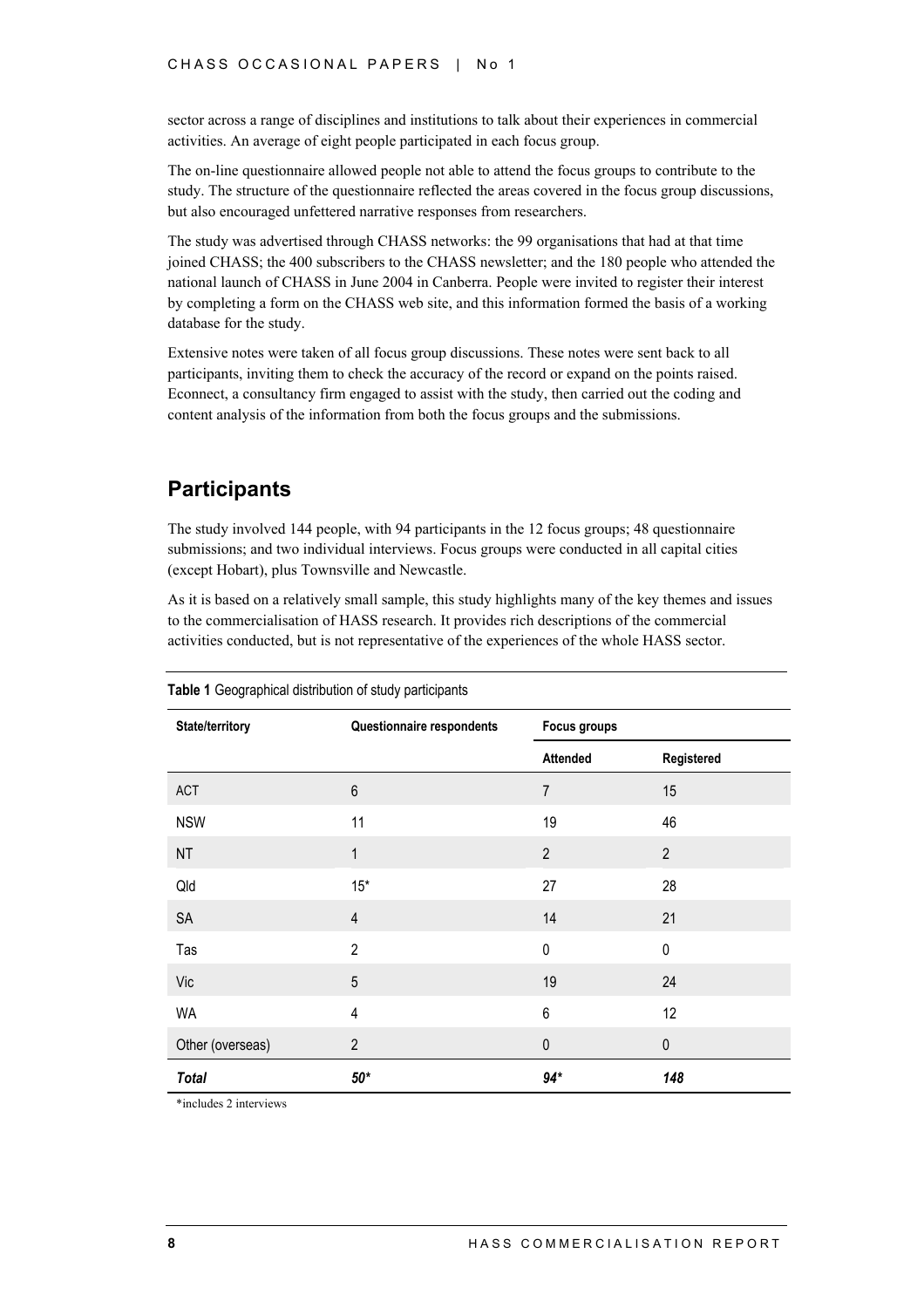| Employer                      | Questionnaire respondents |                 | Focus groups   |  |
|-------------------------------|---------------------------|-----------------|----------------|--|
|                               |                           | <b>Attended</b> | Registered     |  |
| University                    | $40*$                     | 66              | 91             |  |
| Company                       | 4                         | 0               | 11             |  |
| Australian Government         | 0                         |                 | 3              |  |
| State government              | O                         | N               | 2              |  |
| Government-funded group       | $\mathbf{0}$              |                 | 8              |  |
| Self employed / consultant    | 5                         | 12              | 18             |  |
| <b>TAFE</b>                   | 1                         | $\overline{2}$  | 3              |  |
| Member society or association | $\Omega$                  | 6               | 9              |  |
| City council                  | 0                         | 0               | $\overline{2}$ |  |
| Festival                      | 0                         | N               |                |  |
| <b>Total</b>                  | 50                        | 94              | 148            |  |

### **Table 2:** Employment of study participants

\* Includes 2 individual interviews

### **Table 3:** Primary discipline/s of study participants\*

| <b>Discipline</b>                                                | Questionnaire<br>registrations | Focus group<br>attended | <b>Total</b>   | $\frac{0}{0}$   |
|------------------------------------------------------------------|--------------------------------|-------------------------|----------------|-----------------|
| History and museum studies                                       | $6\phantom{1}$                 | 11                      | 17             | 11.7            |
| Education and training                                           | 3                              | 12                      | 15             | 10.3            |
| Theatre studies                                                  | 5                              | $\overline{4}$          | 9              | 6.2             |
| Communication and marketing                                      | 3                              | 9                       | 12             | 8.2             |
| Arts - visual, painting, drawing, dance                          | $\overline{4}$                 | 9                       | 13             | 8.9             |
| English, literature, linguistics and languages                   | 5                              | 4                       | 9              | 6.2             |
| Sociology, social science, social work                           | $\overline{2}$                 | 6                       | 8              | 5.5             |
| Business/management/economics                                    | 1                              | 6                       | 7              | 4.8             |
| Craft and design                                                 | $\overline{2}$                 | 3                       | 5              | 3.5             |
| Cultural studies                                                 | 3                              | 4                       | 7              | 4.8             |
| Film studies, media and new media                                | 3                              | 9                       | 12             | 8.2             |
| Law, politics, industrial relations and<br>international studies | 3                              | $\overline{2}$          | 5              | 3.4             |
| <b>Music</b>                                                     | 1                              | 5                       | 6              | 4.1             |
| Anthropology                                                     | 3                              | $\overline{2}$          | 5              | 3.4             |
| Planning and policy                                              | 1                              | $\mathbf{1}$            | $\overline{2}$ | 1.4             |
| Archaeology                                                      | $\Omega$                       | 3                       | 3              | 2.1             |
| Geography                                                        | $\mathbf{0}$                   | 3                       | 3              | 2.1             |
| Philosophy                                                       | 1                              | $\overline{2}$          | 3              | 2.1             |
| Psychology                                                       | $\overline{2}$                 | $\mathbf{1}$            | 3              | .7              |
| Other (biology, environmental studies)                           | 1                              | 0                       | 1              | $\cdot$ 7       |
| Architecture                                                     | $\mathbf{0}$                   | $\mathbf{1}$            | 1              | $\overline{.7}$ |
| <b>Total</b>                                                     | 49                             | 97                      | 146            | 100             |

\*Some participants nominated more than one discipline. Others did not nominate a discipline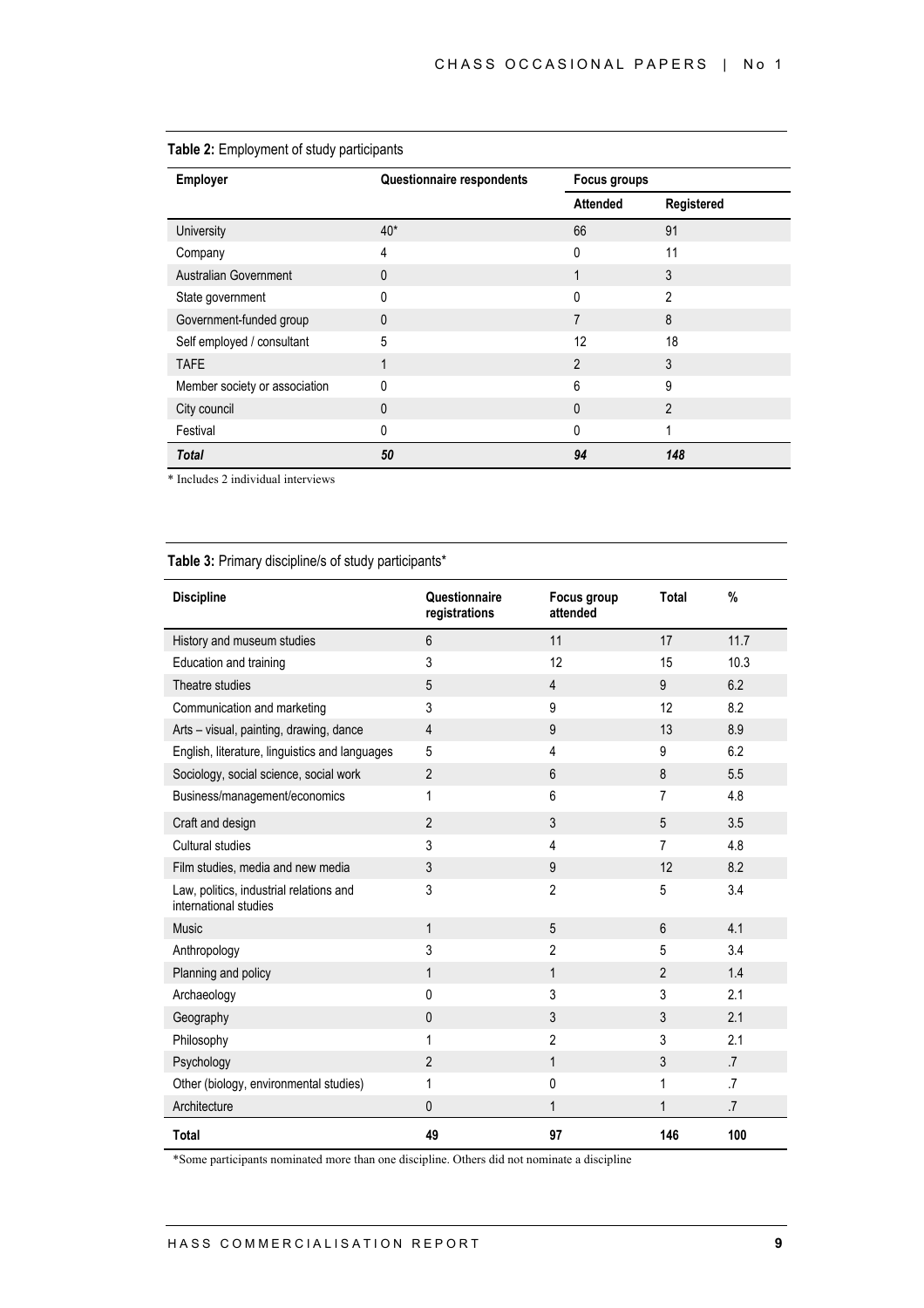### **Context: the definition of commercialisation**

The outputs and products of researchers in the HASS sector take on a number of different shapes, and it needs a broad definition of 'commercial' to capture the value of this work. There is a growing appreciation, for instance, of the tangible returns offered by HASS research carried out as part of a community engagement agenda. In addition to the immediate financial returns, commercialisation adds to human or social capital (and its returns) and generates partnerships which make future commercialisation possible. Commercialisation is an investment, not just an outcome.

For the purpose of the study 'commercial' was defined as work which:

- ! has a market value—someone is willing to pay for it or to see it, and/or the intellectual property it represents
- $\blacksquare$  is useful—it has a potential or realised application
- $\blacksquare$  may involve a partner from 'industry' (any group which might apply the results of the work, such as a government department, non-profit organisation, corporation or other commercial partner).

This definition was made as broad as possible so that all HASS researchers and practitioners could contribute to the study. It also led to discussion on how commercialisation is currently defined. There was resistance by some focus group participants to a narrow and literal definition of the word 'commercial'. Many participants were more comfortable with the notion of 'utility', that the work was useful and therefore had a value. For some participants, the word 'commercialisation' had negative connotations:

*"I don't find the commercialisation word dirty – but I have trouble using it with other people. I tend not to use it as it has negative connotations when attached to an art event like ours."* (Newcastle)

*"I like words like 'relevance' and 'social relevance'—I find myself pulling back from 'commercial' as this implies a specific definition of relevance. There is a risk that if we fall into one understanding of it [commercialisation] then we lose others."* (Townsville)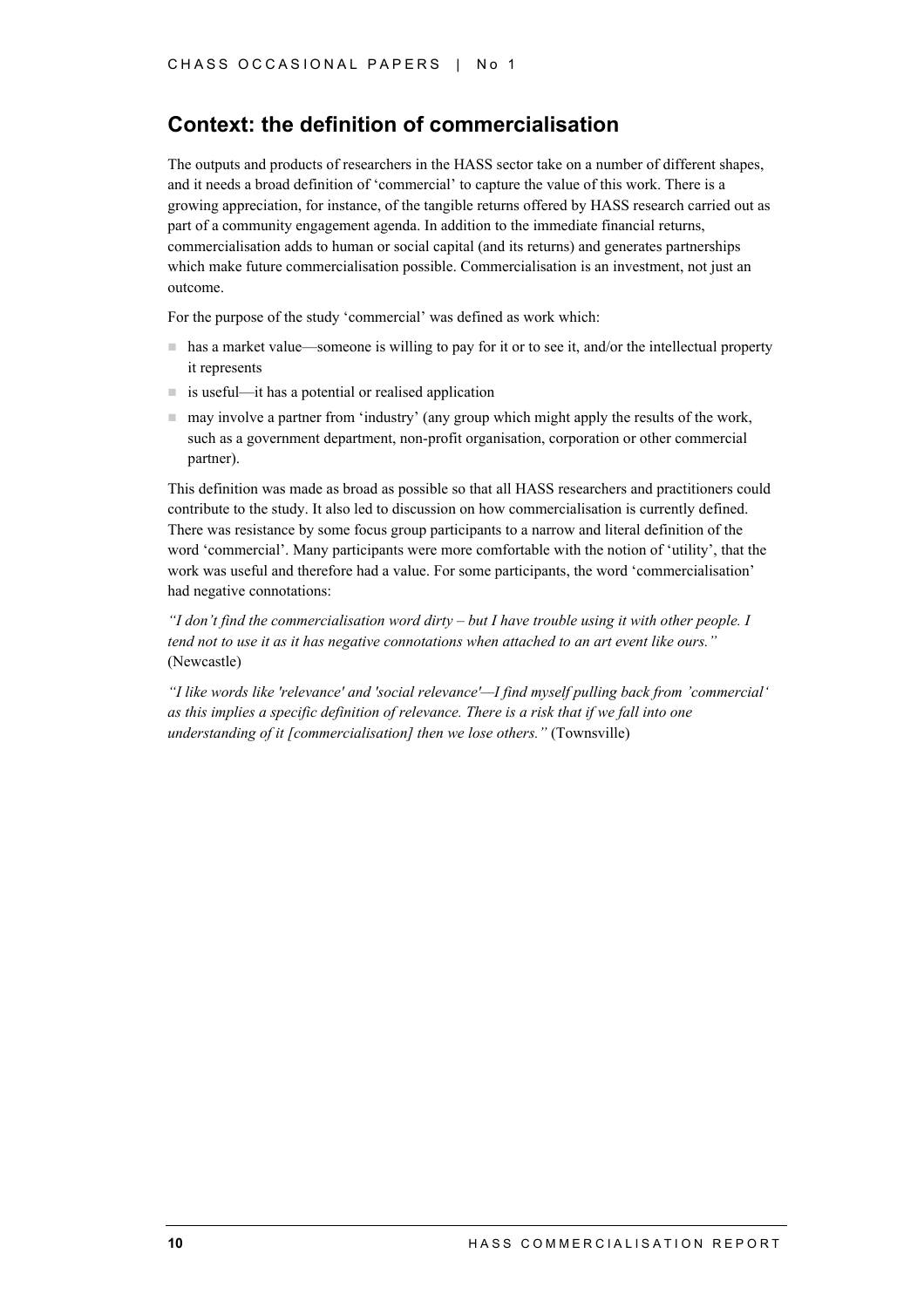# **1 The commercial market for HASS**

## **1.1 Clients**

The diversity of the HASS sector and its research is reflected in the number and variety of its clients, with government departments or agencies at Australian and state level nominated as the most frequent client for commercial activities (Table 4). This suggests HASS researchers make prominent contributions to policy development and policy implementation.

| <b>Clients</b>                                           | Questionnaire<br>registrations | Focus group<br>attended | Total          | $\%$ |
|----------------------------------------------------------|--------------------------------|-------------------------|----------------|------|
| Australian or state government departments/agencies      | 23                             | 28                      | 51             | 23.7 |
| City councils/local governments                          | 10                             | 11                      | 21             | 9.8  |
| Industry and business                                    | 8                              | 11                      | 19             | 8.8  |
| Arts industry                                            | 8                              | 10                      | 18             | 8.4  |
| Community groups, NGOs, general public                   | 11                             | 12                      | 23             | 10.7 |
| Education                                                | $\overline{7}$                 | 9                       | 16             | 7.4  |
| Performing and visual artists/venues                     | $\overline{2}$                 | $\overline{4}$          | $6\phantom{1}$ | 2.8  |
| Museums and libraries                                    | $\overline{2}$                 | 6                       | 8              | 3.7  |
| Universities, research organisations, ARC linkage grants | 3                              | 12                      | 15             | 7.0  |
| Media, film, multimedia, new media                       | 5                              | 6                       | 11             | 5.1  |
| Member societies                                         | $\overline{2}$                 | 3                       | 5              | 2.3  |
| Consultants                                              | 3                              | $\overline{2}$          | 5              | 2.3  |
| International agencies                                   | $\overline{2}$                 | 4                       | 6              | 2.8  |
| Publishers                                               | 5                              | 4                       | 9              | 4.2  |
| Other, self generated                                    | $\pmb{0}$                      | $\overline{2}$          | $\overline{2}$ | .9   |
| <b>Total</b>                                             | 91                             | 124                     | 215            | 100  |

**Table 4:** Clients listed by study participants\*

\*Some participants nominated more than one client. Others did not nominate a client.

'Community relevance' was considered to be one of the main drivers behind the commercial projects carried out by study participants'. The significant proportion of clients (shown in Table 4) that represent community groups, public institutions and the general public reinforces this.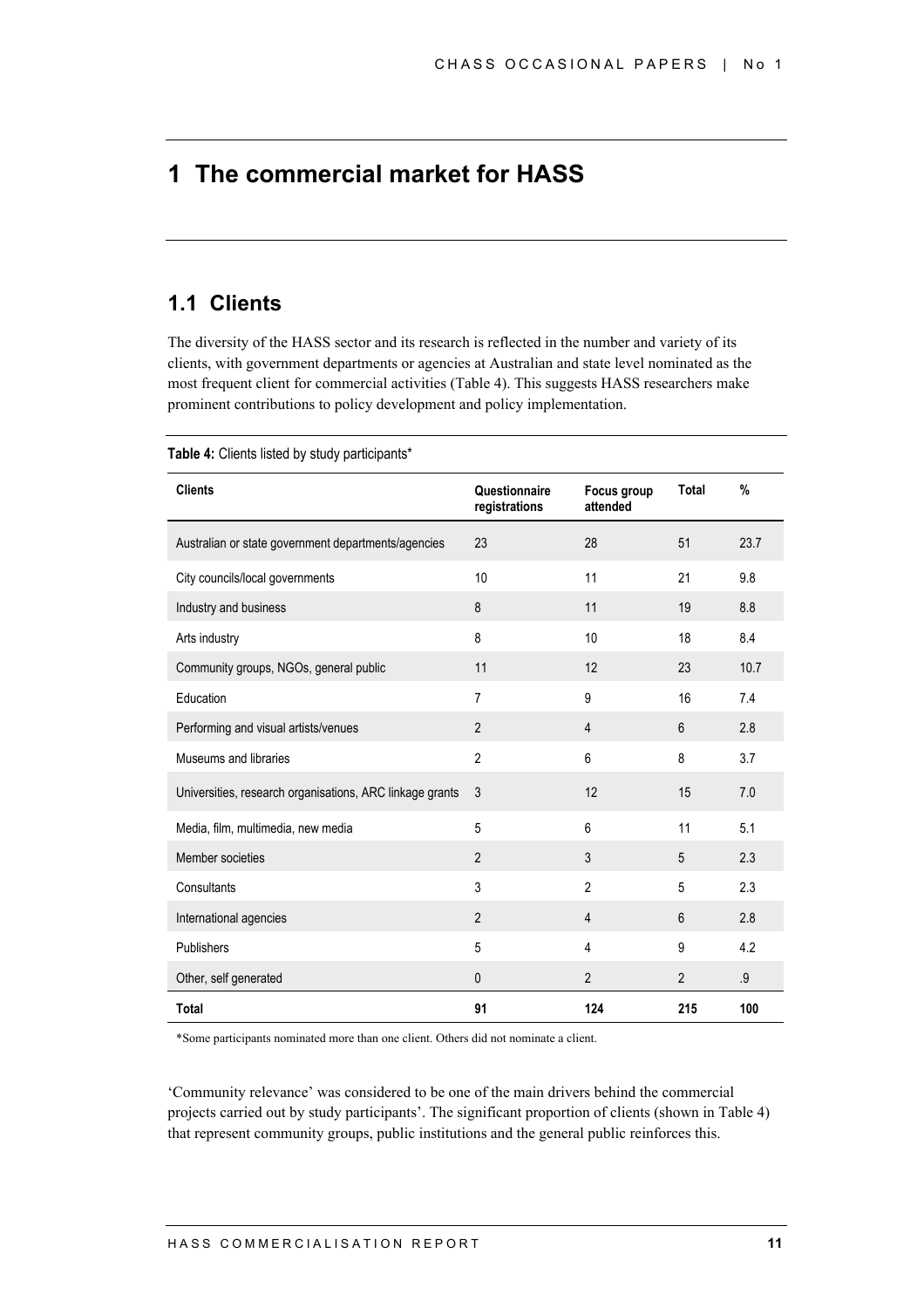## **1.2 Services**

The majority of HASS commercial output takes the form of services (Table 5). The commercial services offered by HASS researchers are as diverse as their clients. Consultancies account for 40 per cent of all services nominated. Education packages and training, and contract research were the next most common services, accounting for a further 30 per cent of all services.

#### **Table 5:** Outputs provided to clients by study participants

| <b>Outputs</b>                                             | Questionnaire<br>registrations | Focus group<br>attended | Total | %     |
|------------------------------------------------------------|--------------------------------|-------------------------|-------|-------|
| Consulting (including auditing and information services)   | 29                             | 42                      | 71    | 39.44 |
| Education packages, short courses, training, workshops     | 9                              | 15                      | 24    | 13.33 |
| Contract research                                          | 12                             | 17                      | 29    | 16.11 |
| Production – IT, DVDs, CDs, media, recordings,<br>websites | 3                              | 13                      | 16    | 8.88  |
| Publications – books, articles, magazines, editing, design | 8                              | 5                       | 13    | 7.22  |
| Exhibitions, curatorial, artwork, images                   | 5                              | 4                       | 9     | 5     |
| Event management and festivals                             | $\overline{2}$                 | 2                       | 4     | 2.22  |
| Member services, advocacy, governance                      | 1                              | 8                       | 9     | 5     |
| Performances                                               | 0                              | 5                       | 5     | 2.77  |
| Total                                                      | 69                             | 111                     | 180   | 100   |

\*Some participants nominated more than one output. Others did not nominate any outputs.

The following sub-sections describe in more depth the types of services HASS researchers and educators engage in, based on the discussions in the focus groups.

### **1.2.1 Consultancies**

Consultancies were conducted across a range of disciplines and activities, including history, archaeology, editing and publishing, philosophy, social science, information services and IT. Much of this work was with government—heritage, tourism, information services, health, publication management, developing strategies/plans, film making and training.

*"Mostly the humanities, arts and social sciences are involved in consultancy service activities—you are involved in cash and in-kind and value-adding to activities. The partnerships in the consultancies are fundamental to a services model of commercialisation. And even in the IT area, people don't make money out of the products but the services that go along with the product. With the creative industries, this is largely how it happens.*" *(Brisbane)* 

There were mixed motives for engaging in consultancy work. Many university participants saw that consultancies could provide PhD students with an income as well as practical experience (such as project management). Others saw it as a source of funding for research and publications. In these cases, consultancy work was mostly conducted in addition to a normal teaching load.

*"We use students with at least an honours degree, employing them on a casual basis. It gives them experience of being a commercial operator. I supervise the project and then pass it on to the client once I've checked it. It is not opinion-based consultancy, but research-based."* (Brisbane)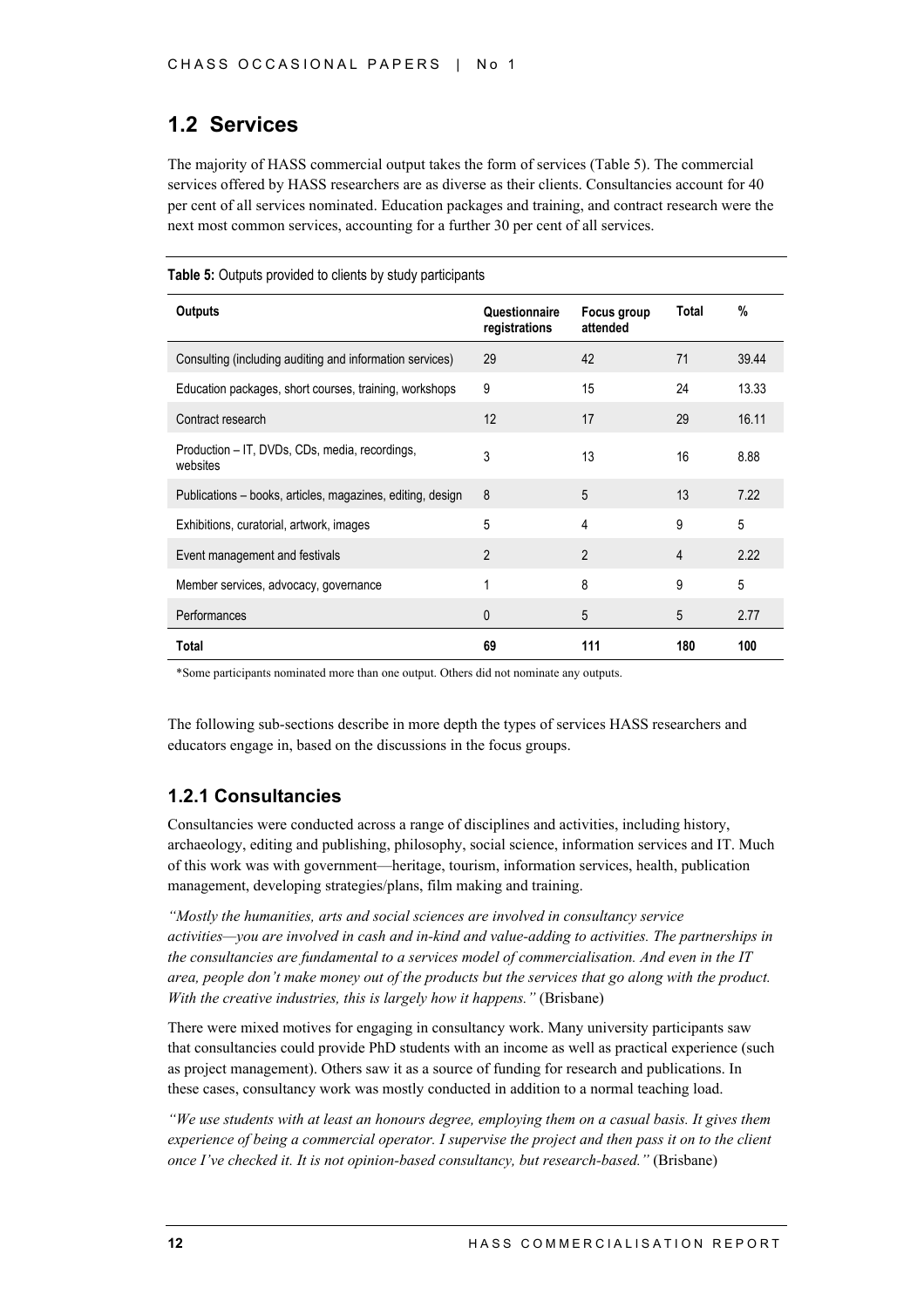### **1.2.2 Education and training**

Focus group participants reported that training activities often work to link the HASS sector with science, health, policy and business. Activities included:

- online distance learning courses tailored for industry
- ! fee-for-service training programs and short professional courses
- ! collaborations or fee-for-service with government departments to develop accredited training programs
- $\blacksquare$  seminars and workshops for members of associations
- **If** running programs in other university departments.

### **1.2.3 Contract research**

Researchers had varying motivations for this work. Sometimes it was done on a full cost-recovery basis, and staffing appointments were made on the basis that contract work would fund their positions. In other cases the work was regarded as an opportunity to give staff and students valuable experience, and any profits were used to fund relatively minor activities such as travel, further research and publications.

Examples of contract research were:

- fee-for-service work such as digitising or disseminating information
- **n** product development e.g. printer for photography
- **E** government program evaluation
- **Exerch on policy implications and developing policy.**

### **1.2.4 Productions and publications**

Some of the examples below were done on a full commercial basis, and others were carried out as part of a normal academic life, with little or no money changing hands. Activities included:

- producing and selling monographs
- **peroducing magazines for non-academic audiences**
- ! writing encyclopaedias for commercial audiences e.g. young people
- ! information management services—meta-databases
- $\equiv$  e-publishing
- ! providing data, bibliographical records and mapping information
- $\blacksquare$  making videos and websites.

### **1.2.5 Research about commercialisation**

A number of participants in the focus groups were involved in research associated with commercialisation pathways. HASS researchers and educators have a great deal to offer other disciplines in understanding and improving the commercialisation process, and in ensuring research provides value to the wider community and the economy. The HASS sector is an *enabler* of commercial research as well as a contributor.

Some examples of this type of work include:

- ! evaluating research intensive companies, and analysing how they interact with the markets and how this influences the way research was conducted
- $\blacksquare$  developing metrics that capture public dissemination outcomes and describing how people outside HASS contribute to the sector e.g. biotechnology companies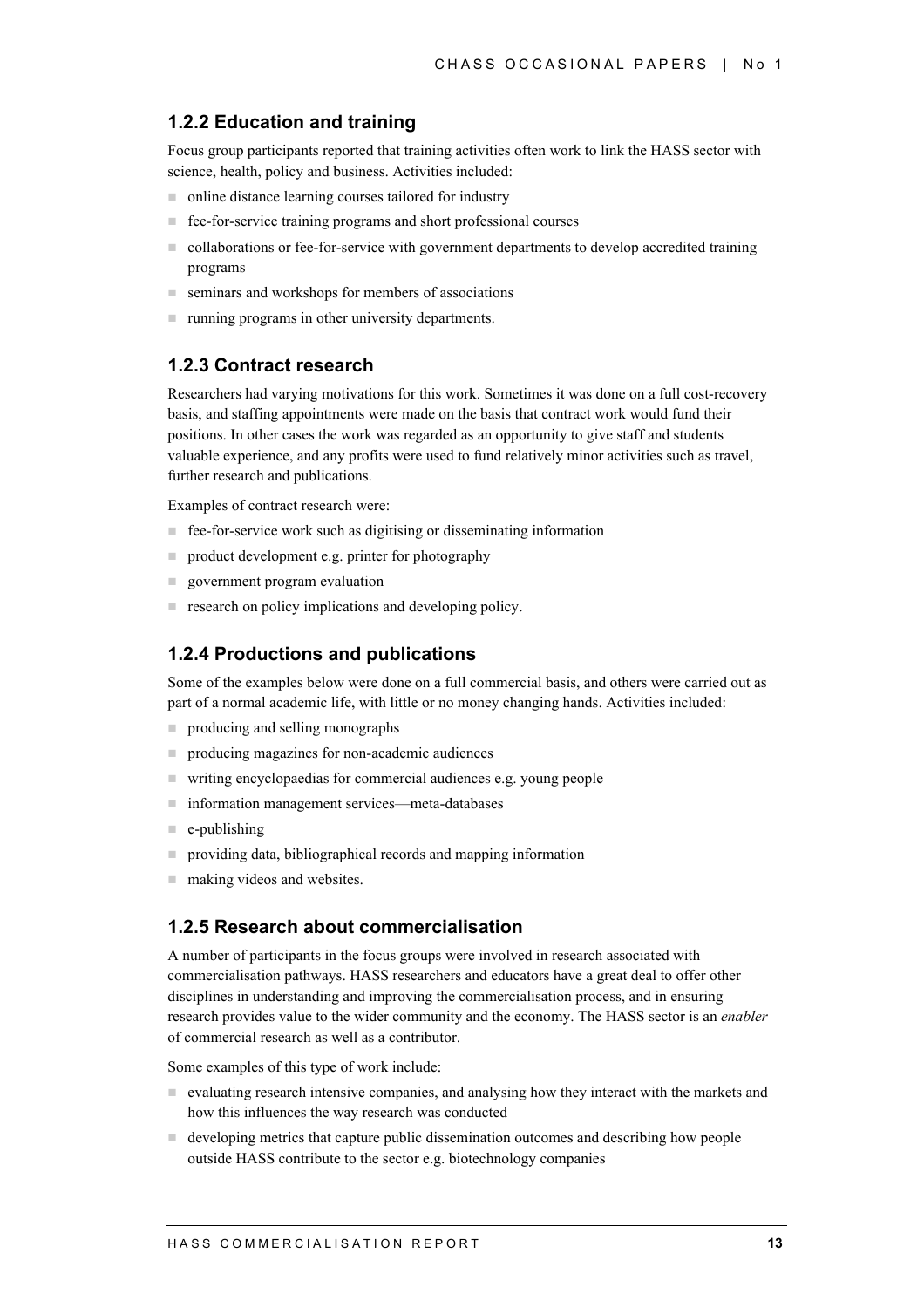- ! creating an inventory of people's interactions (from personal interactions to formal business linkages) with the world outside the university
- ! designing a research innovation incubator, primarily to generate ideas for commercialisation but which may also influence teaching practices
- investigating factors that create cultural policy—film corporations and their creation within states.

#### **Case study 1: School for Social and Policy Research, Charles Darwin University**

(Tess Lea, anthropologist and institutional ethnographer, was seconded to CDU from the Northern Territory Government to establish the School in 2002.)

#### **Description**

The School for Social and Policy Research was set up to focus on critical areas of community welfare, including a widespread failure to confer literacy and numeracy skills to indigenous students across the Northern Territory.

#### **Our approach**

The aim of the School is to be a leader in scholarly and applied research relevant to the communities of North Australia and surrounding regions. We aim to provide responses to fundamental community concerns, influence policy-making and make recommendations for systems reform and improved service delivery.

#### **Funding**

The School received \$0.5 million core funding from the NT Government in its first year, and in 12 months has won approximately \$4 million worth of project funding. Organisations currently funding our projects include Australian and territory government departments, ARC and NH&MRC, the Ian Potter Foundation, Beyondblue, the World Health Organization, Land and Water Australia, and national and international universities. Staffing has grown to 31, including five professorial, six associate professors and seven research fellows.

#### **Projects**

The School is currently working on 23 separate projects over the four themes: Education Systems Reform; Families, Youth and Children; Health Services Development and the demographicsfocused People, Place and Economy. Some examples are:

- ! Dr Gary Robinson is leading an investigation into Aboriginal mental health. His research primarily works with indigenous families to enhance parenting practices, strengthen family units, reduce children's problematic behaviour, develop children's social skills and enhance their self-esteem.
- ! We facilitate the Scaffolding Literacy program in the NT, under a new name 'Accelerated Literacy'. With approximately \$8m in funding, the School is working closely with the Government to run 'Accelerated Literacy' in 100 schools, with 700 trained teachers and 10,000 'Accelerated Literacy' trained students.
- **Professor Lesley Barclay is working on the reform of the health system, particularly for the** indigenous peoples in the Northern Territory.
- ! Dr Martin Young is focussing on tourism research, and also supervises an indigenous gambling project. Dr Ute Eickelkamp will examine the relationship between indigenous children's play techniques and cultural transformation.

#### **Challenges**

The School grapples with the need to build and maintain a capacity for rigorous independent research, while simultaneously engaging in debate and discussion at public and policy levels.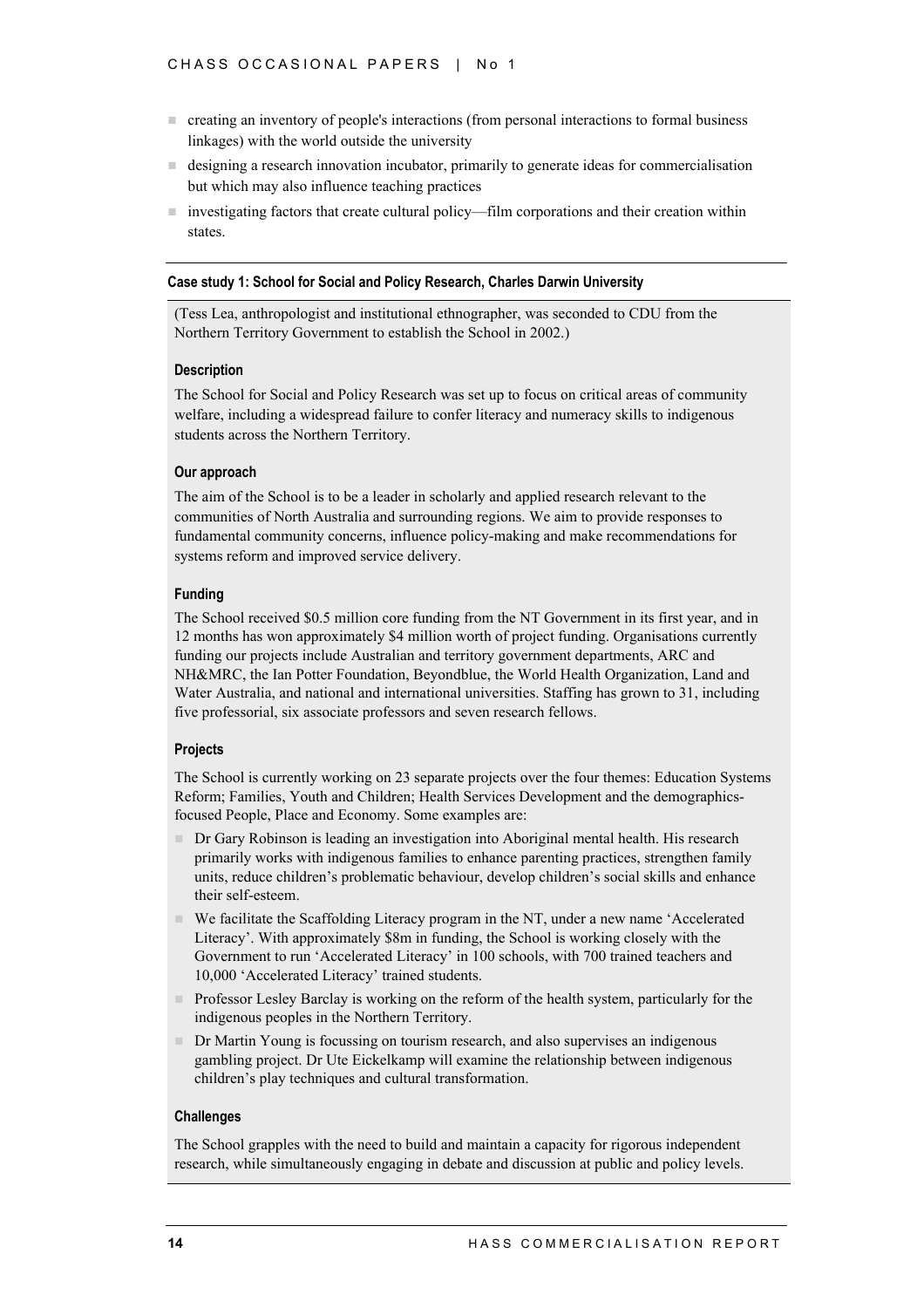### **1.3 Income from commercial activities**

Discussion on income revealed wide variations in sophistication in regard to markets and pricing. Some participants had a realistic appreciation of their worth and charged accordingly; others charged a fraction of the true cost of the work. The reasons for under-charging varied, but were closely related to the motives people had for the commercial engagement. Those interested primarily in generating income were more likely to charge full commercial rates.

*"We don't like to get out of bed for anything less than \$50,000; anything less means administration that is not worth it and the project is too short to fit in with academia. We try for projects of at least 8 months duration worth from \$70,000 upwards to \$100,000. We're now looking to do bigger projects of half a million or so.*" (Perth)

Others had different motives. They wanted to do the work out of interest and knew the client could not afford full rates; or they saw non-financial advantages in doing the work, such as gaining experience for students.

*"I did \$150,000 worth of consultancy work for \$25,000. They asked me to do some work and I costed it, and it was four times what they had budgeted for. This was even after cutting our normal consultancy rate by two thirds."* (Adelaide)

*"Some of the research we do is work that people may not be able to afford to do otherwise. There is community interest in what we do."* (Melbourne).

One group examining the financial value of consultancy activities found that the work offered useful returns by enabling them to link with particular groups or test ideas, even if the consultancies did not generate significant money and were time-consuming.

Focus group participants also described commercial work that they did on a voluntarily basis:

- ! a professional volunteer service called Advicebank where volunteers from the corporate sector assist arts and cultural organisations with skills and capacity building e.g. develop strategic plans, or assist with human resource or IT issues
- ! Bloomsday is an annual literary festival to celebrate the life and times of Irish author James Joyce. It is run by volunteers, and all income is distributed among the performers (see Case Study 6).

The amounts of money mentioned in focus groups included:

- $\blacksquare$  \$5 million per year at one university, generated through consultancies and contract research
- \$300,000 annually for services related to the provision of video versions of lectures over the net
- $\approx$  \$35 to print and sell monographs (including postage and handling)
- $\approx$  \$200,000 each year from big corporations for a mentorship program in the visual and performing arts
- ! about \$100,000 a year from selling photographic materials to documentary producers, website people, etc
- **1.2 million from Regional Arts Australia to develop a training program for volunteers**
- \$5 million into the university in the past 15 years through consultancies and contract research for World Bank, AusAID, ACIAR etc
- $\Box$  up to \$30,000 a year from running training courses, e.g. for policemen
- $\blacksquare$  **\$5,000 each time an outside broadcast van is hired out**
- $\approx$  \$21,000 for an evaluation consultancy carried out for a state education department
- $\blacksquare$  \$500,000 project for the education department at a university to develop new ways of working with teachers in mathematics
- ! grants of \$5,000 here and there with a \$40,000 project seen as a big bonanza.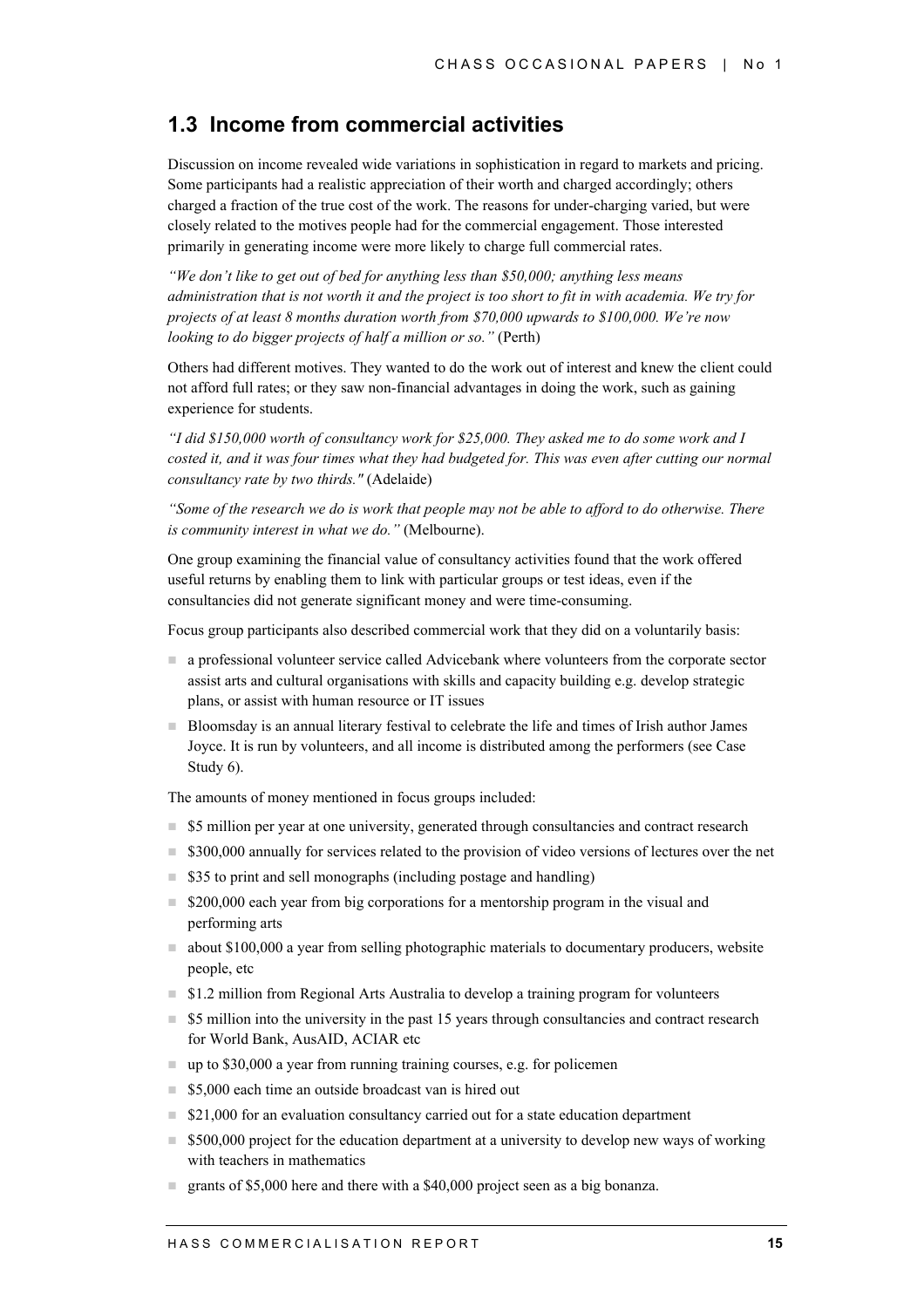#### **Case study 2:** *AustLit – The Resource for Australian Literature*

 (Kerry Kilner is Executive Manager of AustLit (www.austlit.edu.au). She is based at the University of Queensland.)

#### **Description**

AustLit: The Resource for Australian Literature is a not-for-profit internet resource for research and teaching of Australian literature. It contains information about Australian writing and writers, with descriptive records on 79,000 authors and organisations and more than 470,000 records relating to Australian literary works.

AustLit is a subscription-based service for researchers, librarians, teachers, students and the general public and is an important resource for Australia.

#### **Income**

Auslit's annual operating budget of about \$900,000 is variable and project dependent, and is mostly spent on staff. Subscription income, however, only produces approximately one quarter of its current operating costs.

Auslit has been involved in a number of \$15,000 to \$50,000 grants to undertake special research projects, which both help build the central data reserve and support work published within AustLit, and as books and articles.

#### **Challenges**

The issue of funding is ever-present. The public libraries and schools which might normally use Auslit are financially stretched meeting their immediate needs and may not be able to purchase our services.

### **1.4 Funding of commercial activities**

Questionnaire respondents were asked: "Who has helped to fund your commercial activities?" The variety of funding sources (see Table 6) emphasises the breadth of the commercial work performed by HASS researchers.

| <b>Source</b>                                                                                                           | %    |
|-------------------------------------------------------------------------------------------------------------------------|------|
| University                                                                                                              | 22.4 |
| No funding for activities                                                                                               | 20.4 |
| Australian Government (including funding bodies or programs-<br>Arts Councils*; ARC; Cooperative Research Centre (CRC)) | 18.3 |
| Small companies                                                                                                         | 10.2 |
| Local government                                                                                                        | 8.2  |
| Personal                                                                                                                | 6.1  |
| Colleagues                                                                                                              | 6.1  |
| TAFE                                                                                                                    | 2.0  |
| Start-up business                                                                                                       | 2.0  |
| US foundations                                                                                                          | 2.0  |
| <b>Banks</b>                                                                                                            | 2.0  |

**Table 6:** Sources of funding for commercial activities: questionnaire respondents

\*Arts Councils also receive some state government funding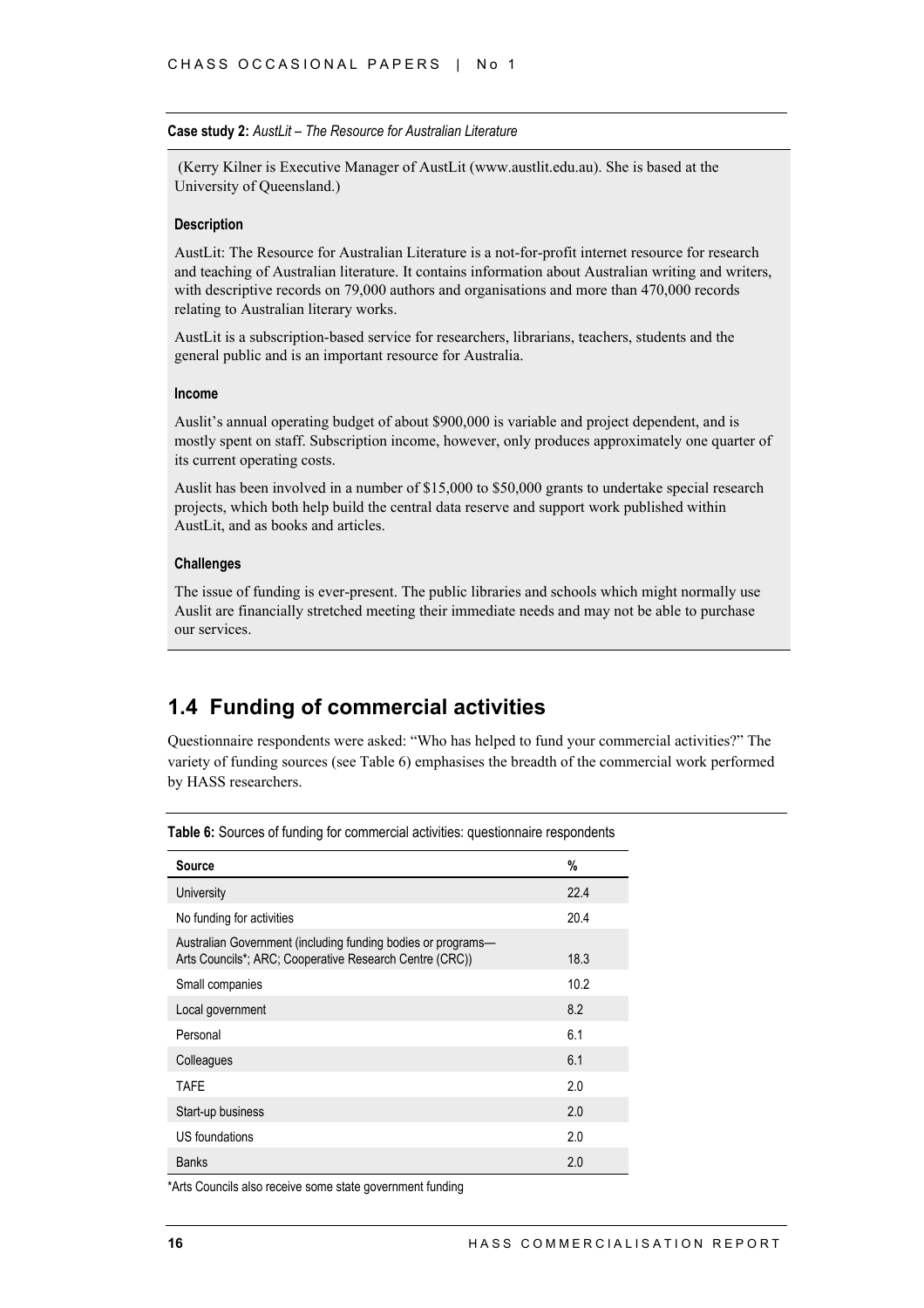When asked: "Why did they [the funding sources] get involved?", respondents offered a range of reasons:

- 1. to develop their own personal and professional relationships by funding or co-funding projects
- 2. to take advantage of moves by universities to gain external funding
- 3. to gain access to the expertise of researchers with a national reputation
- 4. to work with researchers with the expertise to fulfil the demand for social research outcomes required by government agencies and research organisations
- 5. to return to a provider of goods and services which has already delivered good products
- 6. to invest in artworks.

Focus group participants identified Australian Government funding programs offered by the ARC (Australia Research Council) and NHMRC (National Health and Medical Research Council) as one source of public funding. The idea of applying for ARC Linkage Grants was fairly new to HASS researchers, many of whom were still finding their way. Linkage Projects were viewed positively by those familiar with them.

### **1.5 Commercial arrangements—collaboration**

Collaboration is familiar territory to many areas of HASS. Study participants reported it was more difficult to work on creative projects in isolation, particularly in the areas of performance, music or video. Collaboration was becoming more common in other HASS disciplines and was perceived to be an important part of the commercialisation process:

*"I am involved in research under the umbrella of social change and we try to have industry and government partners in everything we do. We have to have these partnerships if we are to get anything done."* (Brisbane)

*"All our funded work is in collaboration with external bodies—professional bodies, non-forprofits, industry etc."* (Perth)

*"We have showcased what we are doing but we have also asked people about the issues they are facing and whether our researchers could address these needs. As a result, we bring together people across nine schools in cross-disciplinary collaborations."* (Townsville)

Some universities were already involved in the creation of super-faculties involving a wide spread of disciplines and enhanced services. This sort of collaboration was perceived to come from deliberate management decisions to produce certain outcomes, rather than from researchers themselves.

The reported drivers of collaboration were:

- ! funding imperatives, in cases where the only work which could attract funding was collaborative
- activities and projects which required collaboration to get results
- ! situations where shared resources and shared information would help generate and support commercial activities
- $\blacksquare$  the need to strengthen external relationships for the survival of the research group
- $\Box$  people working at the boundaries of disciplines (for example business and economics, psychology and philosophy)
- $\blacksquare$  the needs of science to link with the social sciences (for example, performance and drama with health, and creative arts with ecology and geography).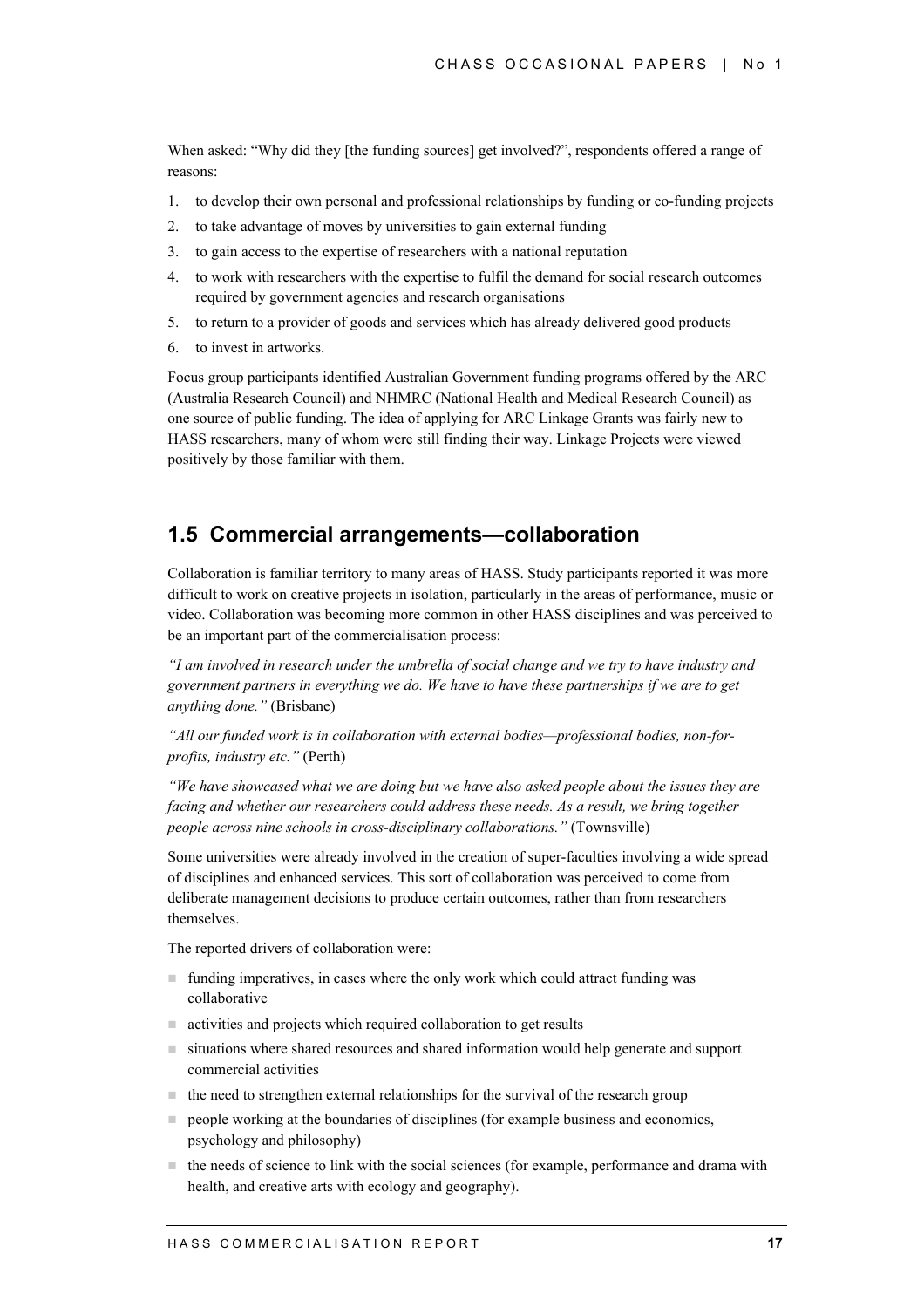Collaborations could involve:

- many different universities, or different schools or faculties within a university/universities
- ! government departments or government-funded organisations/enterprises at Australian or state level e.g. the National Library of Australia
- industry, companies and large corporations
- $\blacksquare$  professional bodies
- non-profit organisations
- ! community groups and sectors such as indigenous groups.

The following sub-sections look in more detail at the partners to HASS commercial work, as discussed by the study participants.

### **1.5.1 Research centres**

Research centres were seen by focus group participants to be a useful avenue for generating funds for research. Such centres were seen to have a greater capability to apply for competitive grants than individual research units. An additional value of research centres was their role as umbrella groups for conducting research/industry activities where resources were shared.

### **1.5.2 Advocacy organisations**

Advocacy organisations were also identified as partners in collaborative research. Examples of these groups include:

- ! Craft Australia, a national advocacy body for art and design
- ! Australian Council of Professional Historians, a professional body raising awareness of the skills historians bring to commercial projects
- ! Australian Business Arts Foundation, which aims to increase corporate sector support for Arts
- ! National Association of Visual Artists
- ! Australian Society of Authors, which establishes standards, represents authors and works through disputes with publishers
- Queensland Artworkers' Alliance
- ! other organisations representing the interests of musicians and actors.

### **1.5.3 Commercialisation units of universities**

While there were mixed views on the value of the commercial units within universities, some participants recognised the assistance they provided in:

- $\blacksquare$  contract negotiations
- $\blacksquare$  pricing of projects
- **protecting IP**
- salary reimbursements
- advising on the Trade Practices Act and competitive neutrality.

But one third of questionnaire respondents reported that their institution had provided no assistance when they wanted to commercialise their activities.

A number of focus group participants believed a business plan (or a budget plan) was important. While many research groups and organisations had a business plan in place, participants from universities were less likely to have one.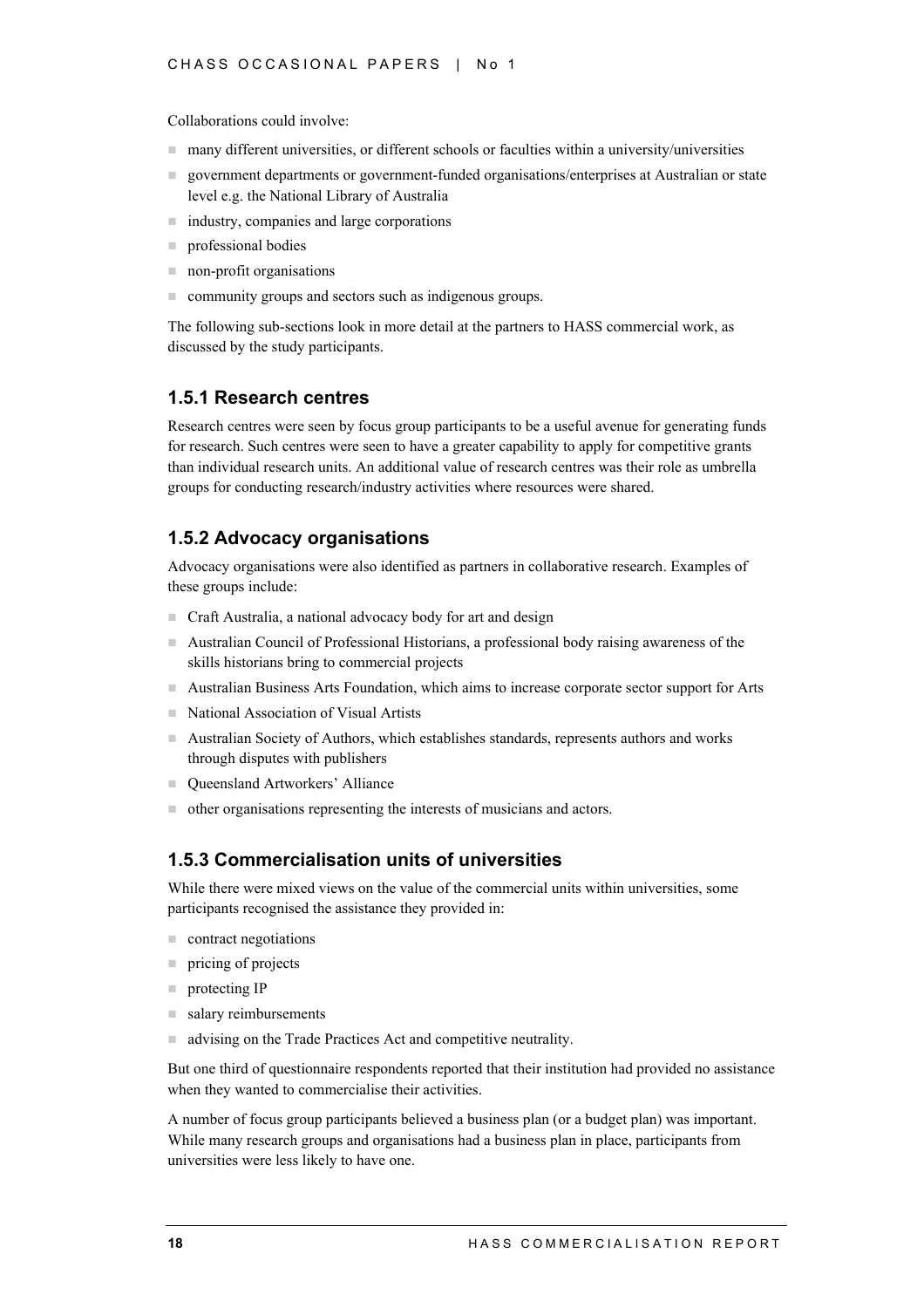#### **Case study 3: Histori|co Research Services, the University of Queensland**

(Geoff Ginn was appointed lecturer in the School of History, Philosophy, Religion and Classics in January 2002, and immediately established Historilco. This is his first academic appointment.)

#### **Description**

Histori|co provides commercial consultancy services in applied historical research, for heritage assessments, environmental impact statements, community development projects, or historical archaeology.

#### **Management**

I fit the task of running Histori|co in with my full-time academic position, and use postgraduate students to work on projects on a casual basis. A crucial aspect of the management model has been my previous experience as a professional historian in the heritage sector.

#### **Business model**

The business was established under UniQuest, and clients requiring commercial historical research engage Histori|co at professional daily/hourly rates and usually for short-term work as a sub-consultant to larger tenders. Our industry clients are heritage consultants, architects and environmental managers.

#### **Income**

We charge professional fees from \$800 to \$15,000 for individual projects, and our average annual turnover is \$25,000–\$30,000. The advantage of small projects is fast turn-around, manageable workload and a good profit line.

#### **Outputs**

In the first three years Histori|co worked on thirty projects. Our reports are derived from historical research in primary and secondary sources and are generally not expected to result in formal academic publication. We can undertake field assessment and oral history for the purposes of community consultation if required.

#### **Challenges**

Workload management is the key challenge. The solution is partly achieved through the relationship with UniQuest which looks after accounts, GST, payroll and insurance (for a fee). This enables me to concentrate on the projects.

#### **Benefits**

Histori|co provides income and vocational experience to graduate students. It has boosted recruitment, ensured curriculum remains abreast of industry practices, and provided a modest but useful income. Partnerships with key industry and government players may serve as the basis for ARC Linkage-style grant applications in the future.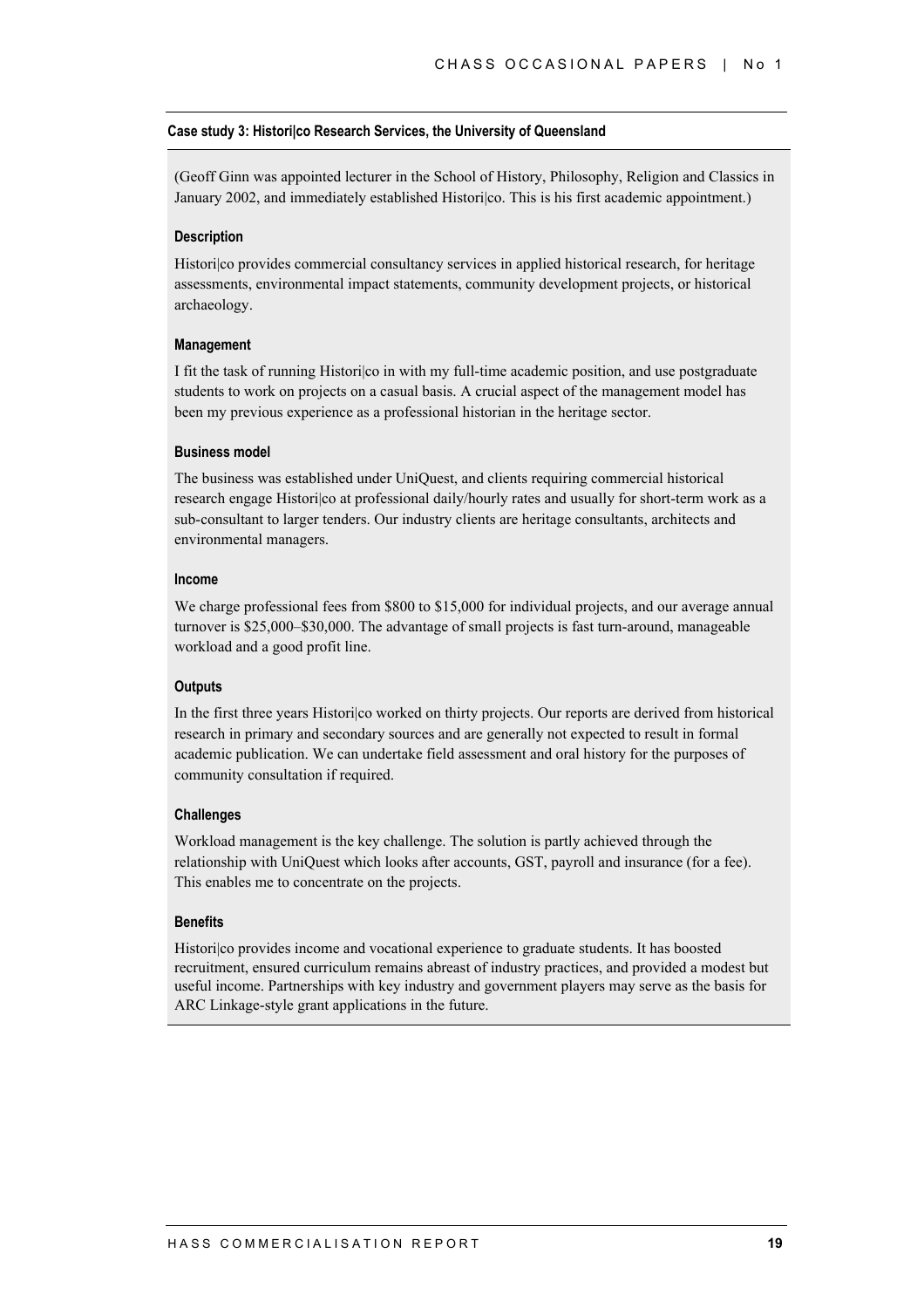## **2 Incentives to commercialise**

Participants identified many benefits of undertaking commercial activities. It allowed researchers to be relevant and to give something back to their community or region. Commercial work improved staff performance in both research and teaching, and it could lead to a higher profile and improved promotional prospects. It provided additional money to undertake research or support other activities. One third of the respondents saw commercial activities as fundamental to their existence.

The rewards identified by study participants are listed below. They are ordered by the number of times these factors were raised by participants, beginning with the most frequently mentioned.

### **2.1 Relevance**

Many researchers were driven by the need to be relevant to government, industry or communities. For these researchers, money was not the driving factor: rather it was the influence of ideas and the dissemination of knowledge for change. Engagement models, which promoted access to education and new information, were seen to be more appropriate than commercial models which locked up information in intellectual property (IP).

*"An urban economist is linking with a senior academic in architecture through an ARC Linkage grant involving Mirvac (a large property developer) to explore the design needs of baby boomers. Mirvac is not particularly interested in IP as it already has a leading place in the market, so the research results are largely for the public good—looking at housing futures for Australia's largely urban population."* (Melbourne).

*"I love going to interesting places working with interesting people over issues that governments have struggled with for generations. They look to us for rigorous information that influences policy. It is not about money."* (Perth).

Regional universities, in particular, believed they had a special mandate to support communities. Engaging with communities was seen as a priority activity. They expressed concern at the 'publish or perish' mode of thinking, and were very critical of the detrimental effect this may have on engagement with the community.

The questionnaire respondents nominated commercialisation as helping them "widen the audience for research". Research could be applied to important social and community problems and was therefore more meaningful. Community engagement enabled them to reach new audiences, and commercial activities assisted them to understand the needs and workings of industry. Through that, they improved their own work performance.

Some participants reported increasing opportunities for collaborations between universities, businesses and the community:

*"One of the things we're increasingly looking for is a third party—the community. Businesses want to engage with charitable community groups plus the arts organisations. There are a growing number of businesses that … want to be seen as being part of the community…"* (Sydney)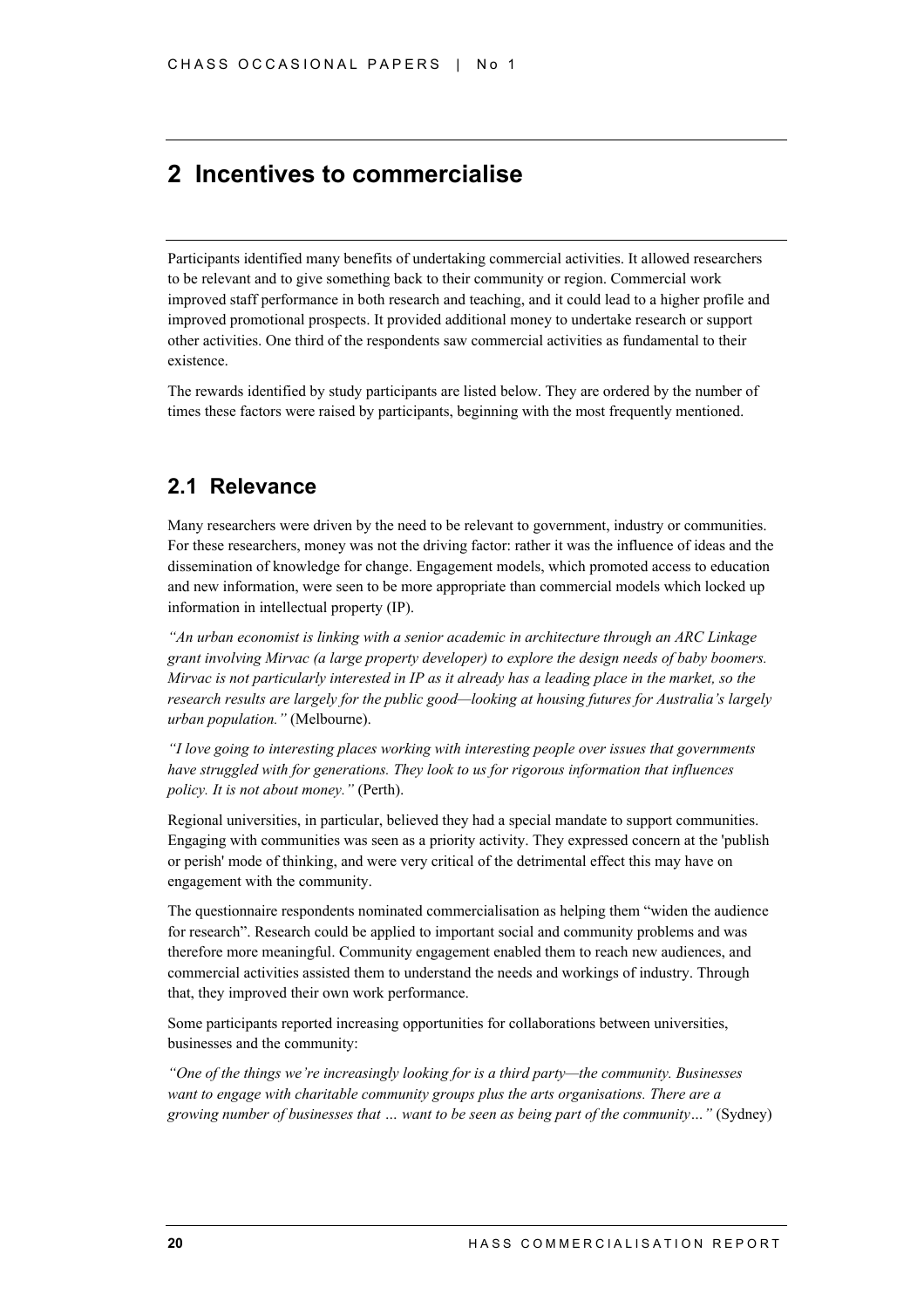#### **Case study 4: People, identity and place—research at James Cook University "It's a community service"**

(Dr Sue McGinty is Associate Dean Research in the Faculty of Arts, Education and Social Sciences at James Cook University.)

People, Identity and Place is an interdisciplinary network of researchers which provides research and consultancy services to regional communities. It aims to meet local demand for research using a regional partnership approach.

Here are four examples of research projects:

#### **The Disengaged Youth Program**

Young people taking themselves out of the education system prematurely is a big issue in North Queensland. This project sought to understand their reasons.

#### **Swimming with dwarf minke whales tourism industry**

The tourism industry wants to establish this popular tourist activity on a sustainable and environmentally sound basis.

#### **JCU pre-service teachers' rural and remote professional experience**

Pre-service teachers are reluctant to undertake professional experience in rural and remote locations because of financial, social and cultural issues. This project provides basic information to help make practicum sessions in these areas more attractive.

#### **Centre for Disaster Studies**

David King is working to draw up disaster mitigation plans for Pacific Island countries and local Australian shire councils.

#### **Partners**

We have collaborations with the Australian Department of Education, Science and Training, Education Queensland, indigenous communities, the Great Barrier Reef Marine Park Authority, the Department of Emergency Services, Bureau of Meteorology, Queensland Health, the Department of Child Safety, and regional Councils.

#### **Challenges**

We have more demand than we can handle! Partners readily put themselves forward, usually with some funding. Our role is to seek extra funding from both internal and external sources.

#### **Benefits**

The cultural, intellectual and social benefits to our region are enormous. These activities support the university's teaching program, provide opportunities for students to gain practical experience working on real issues, and above all strengthen and enrich our regional community. The financial returns are not great, but do provide a handy source of funds for the Program.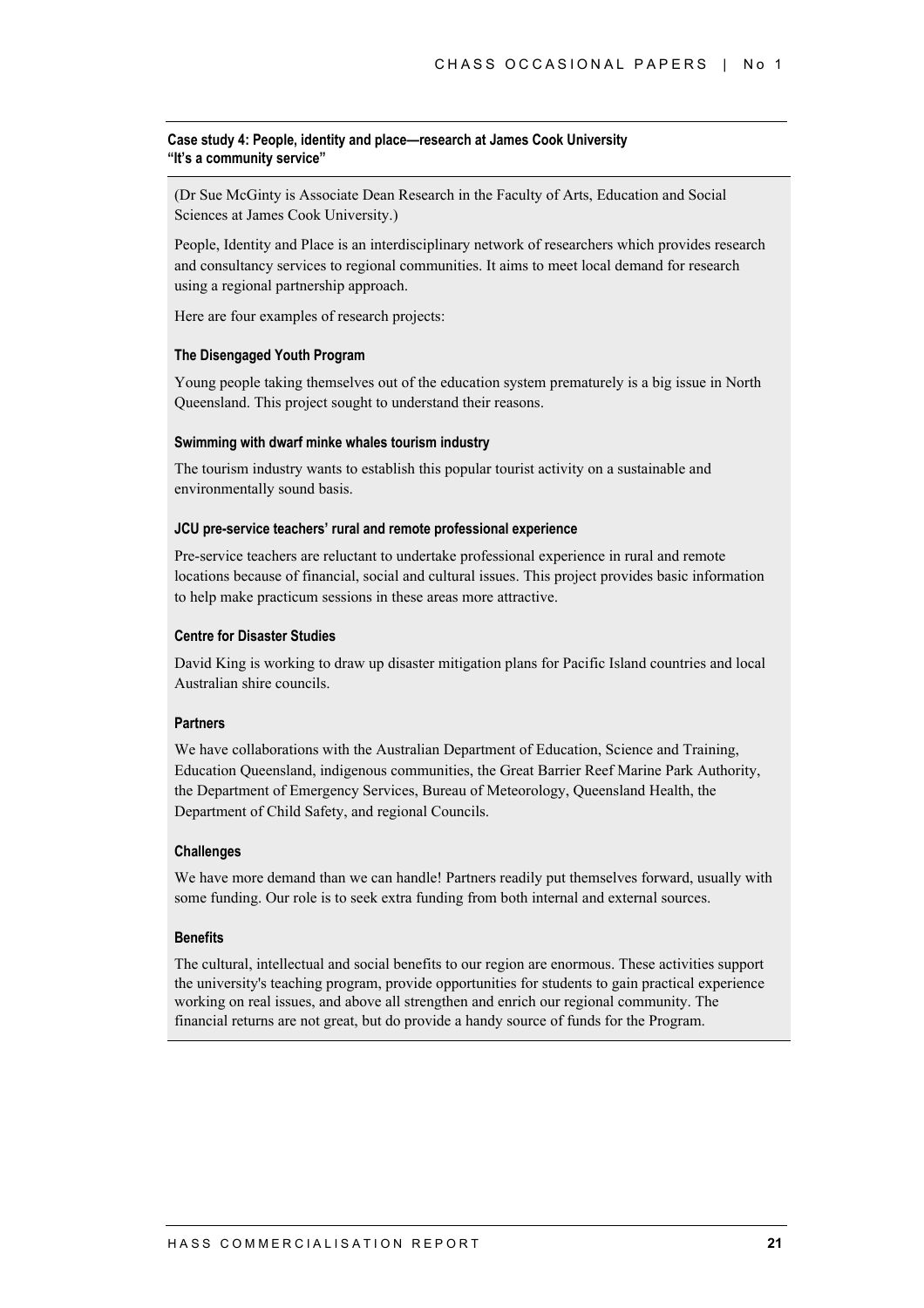## **2.2 Collaboration**

One of the main benefits from commercial activities was identified as the opportunity for collaborations. This could take the form of working with people outside the university system, from government agencies, businesses or industry; or conducting research projects with colleagues from other disciplines.

*"There's a willingness to engage across disciplines—people do want to engage. This means a different way to approach things. People could come together over a problem or an issue. This way the problem or issue is put first before the individual academic interest."* (Sydney).

The CRC scheme and the ARC Centres for Excellence scheme were identified as examples of programs that successfully promoted collaborations between researchers from HASS and the sciences.

More generally, the benefits arising from collaborative commercial activities were identified as:

*"Access to expertise and activity outside the University."*

*"New contacts and partnerships that assist the research."*

*"Stronger relationships that lead to greater research funding."*

A number of respondents said that academic courses at universities should reflect the increasingly collaborative nature of research, with a review of existing courses and the development of new interdisciplinary courses.

Building viable collaborative relationships with government, industry and the community was seen as more important than pursuing short-term commercial opportunities, even at the expense of immediate financial returns. Participants said that the value of these linkages was sometimes underestimated by their university.

## **2.3 Financial rewards**

Some focus group participants said commercial projects earned enough income to subsidise research in other areas, buy equipment, pay staff salaries and attend conferences.

For other researchers, the income enabled them to pursue their own interests and afforded them a degree of flexibility from what they saw as constraining university structures. A project only has to break even for it to be deemed successful.

Questionnaire respondents used income from commercial work in similar ways: to fund research, assist with student work, and provide them with greater independence from university structures.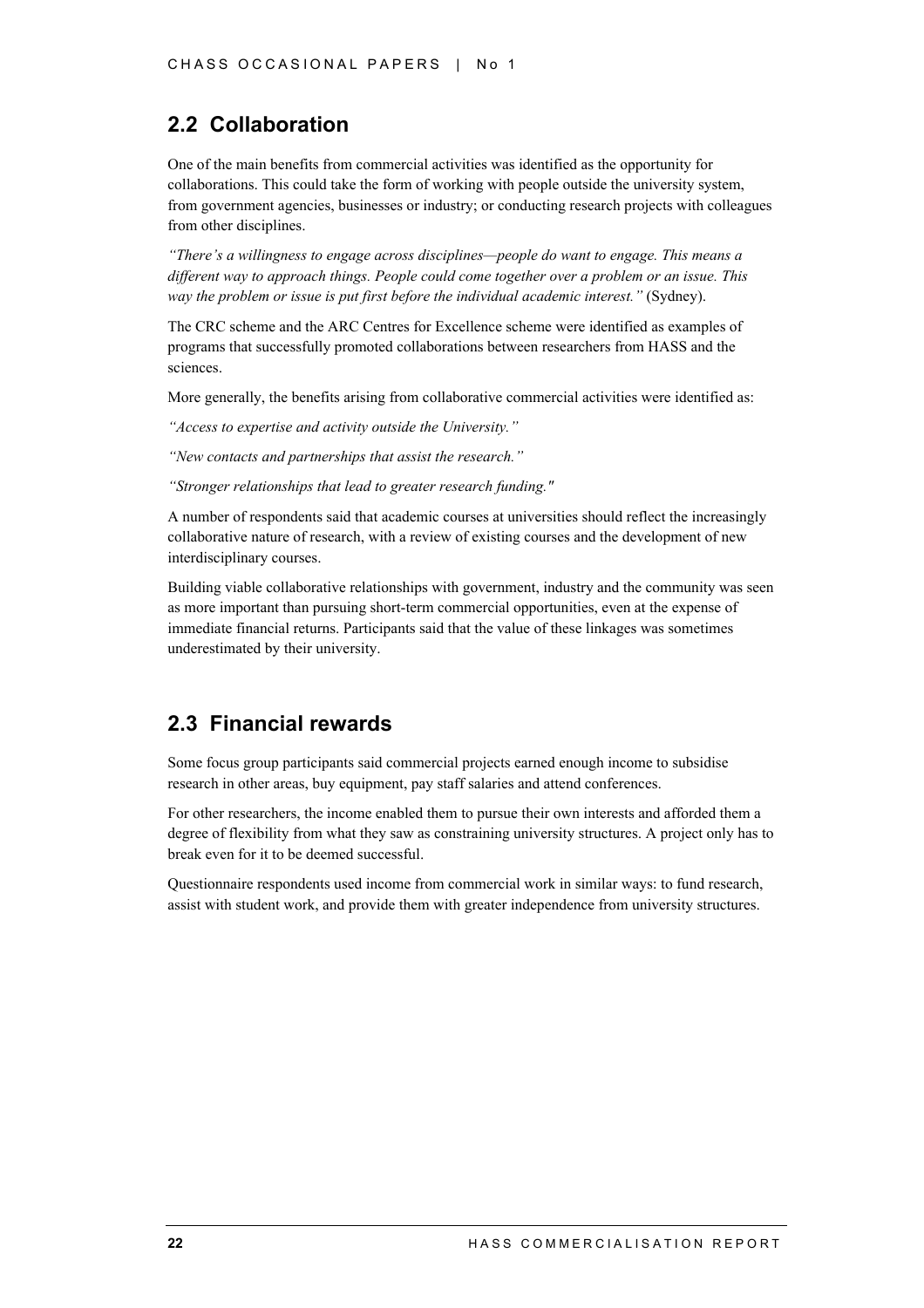#### **Case study 5:** *Archaeology Program, La Trobe University*

(Tim Murray joined the Archaeology Program in 1986 as Lecturer and was appointed Chair of Archaeology in 1995.)

#### **Description**

We do heritage consultancies for government agencies and the private sector, and these have been incorporated into the teaching program. We wanted to expand teaching and research by developing an income stream.

We appointed an adjunct professor from Godden, Mackay and Logan. He teaches in the Program and recruits our graduates into his company. We have worked with private companies on excavations which have provided opportunities to commercialise research into the historical archaeology of urban Australia.

These activities are linked closely with funding from the ARC. Our research projects involve collaboration with Heritage Victoria, Historic Houses Trust of NSW, Sydney Harbour Foreshore Authority, Sydney City Council, NSW Heritage Office, private companies, and the Museum of Victoria.

#### **Business model**

In the commercial collaborations with GML, La Trobe has provided expertise in the development of project research designs and excavation and analysis, as well as logistical support and equipment. These collaborations have required agreements setting out the obligations of the parties and the disposition of intellectual property.

#### **Income**

Income to La Trobe has been of the order of tens of thousands of dollars, and there is also funding from the ARC Discovery and Linkage grants.

#### **Partners for the Casselden Place Project, Melbourne**

Initial funding came from the ARC, and we were joined by two major Australian archaeological consultancies to work on the archaeology of an entire city block. It was so large scale it was beyond the scope of a single academic department and required a level of funding that could not be provided by the ARC.

#### **Outputs from Camp Street, Casselden Place**

Outputs include teaching kits for school students, CD ROMs for the general public, input into museum displays and public programs, several heritage consultancies, hiring of graduates into heritage archaeology industry, and academic publication.

### **Challenges**

The major challenges have been to develop workable IP agreements.

#### **Benefits**

Apart from the money, our commercial activities have supported teaching programs, provided students with vocational experience (and better job prospects), and increased publicity for the Archaeology Program and La Trobe University.

We now have a much greater capacity to take abstract research and demonstrate its significance to industry and the general public. Our work in Melbourne has raised public interest in historical archaeology, and demonstrated to industry that archaeological heritage management can add considerable value to developments*.*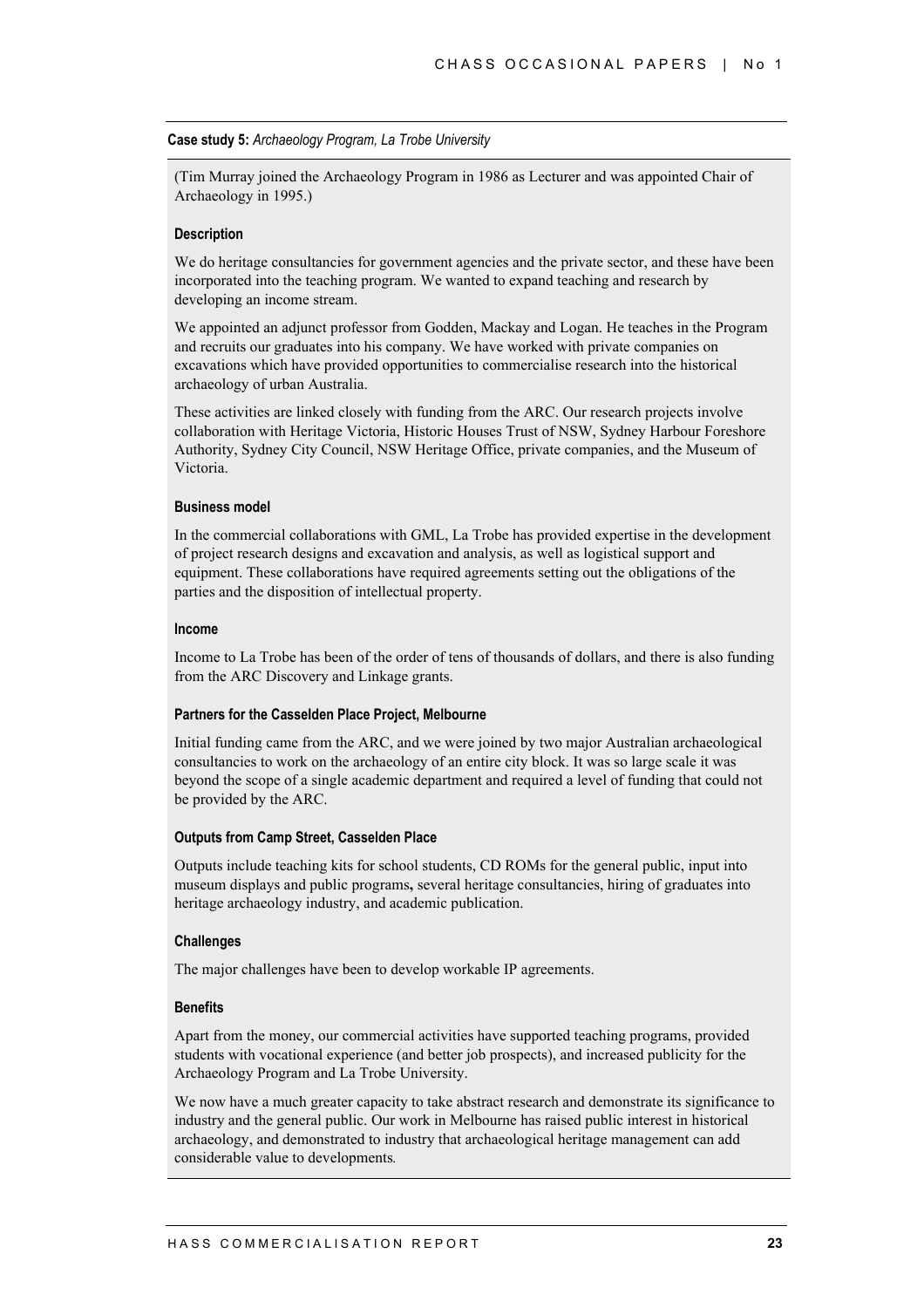### **2.4 Promotion and careers**

The policies of individual universities on consultancies and commercial activities were crucial in determining how researchers viewed these activities in terms of gaining promotions (see section 3.1).

While some focus group respondents were reluctant to get involved in consultancies because they felt that promotions were largely decided by the ability to obtain research grants, others said that engagement in commercial activities was beneficial to their careers:

*"I put everything [to do with commercialisation] through the university and that results in far more infrastructure than I put in. I don't find it such a problem. I get recognised though promotions and gaining an ability to do what I want."* (Sydney).

Questionnaire respondents were also positive, saying that improved skills and knowledge gained from commercial activities were beneficial and could lead to expanded job projects. They also nominated a higher profile and reputation as benefits.

*"I need to do [commercial] work that maintains my international image."* (Adelaide).

ARC funding was perceived to be of greater value and status to career advancement than contract consultancy work. The high success rate and high prestige of an ARC Linkage grant, and the fact many university commercialisation units understood and were comfortable with the grants, made that funding source particularly attractive.

### **2.5 Student training**

Engaging in commercial activities and developing relationships with industry had benefits for students:

- $\blacksquare$  training opportunities for students in project management and business skills
- $\blacksquare$  networking opportunities to help students find jobs on graduation
- $\blacksquare$  linking to industry so that teachers have a better understanding of industry needs
- **per providing guest lecturers to give context to the courses.**

Focus group participants said:

*"We see lots of benefits to going out to organisations, and use the relationships for other things like sending students out to complete their assignments. There are a lot of benefits from building relationships. You can also invite people back into the classroom."* (Melbourne)

*"I bring in commercial people to talk to our students....My commercial work certainly contextualises the work we do."* (Newcastle)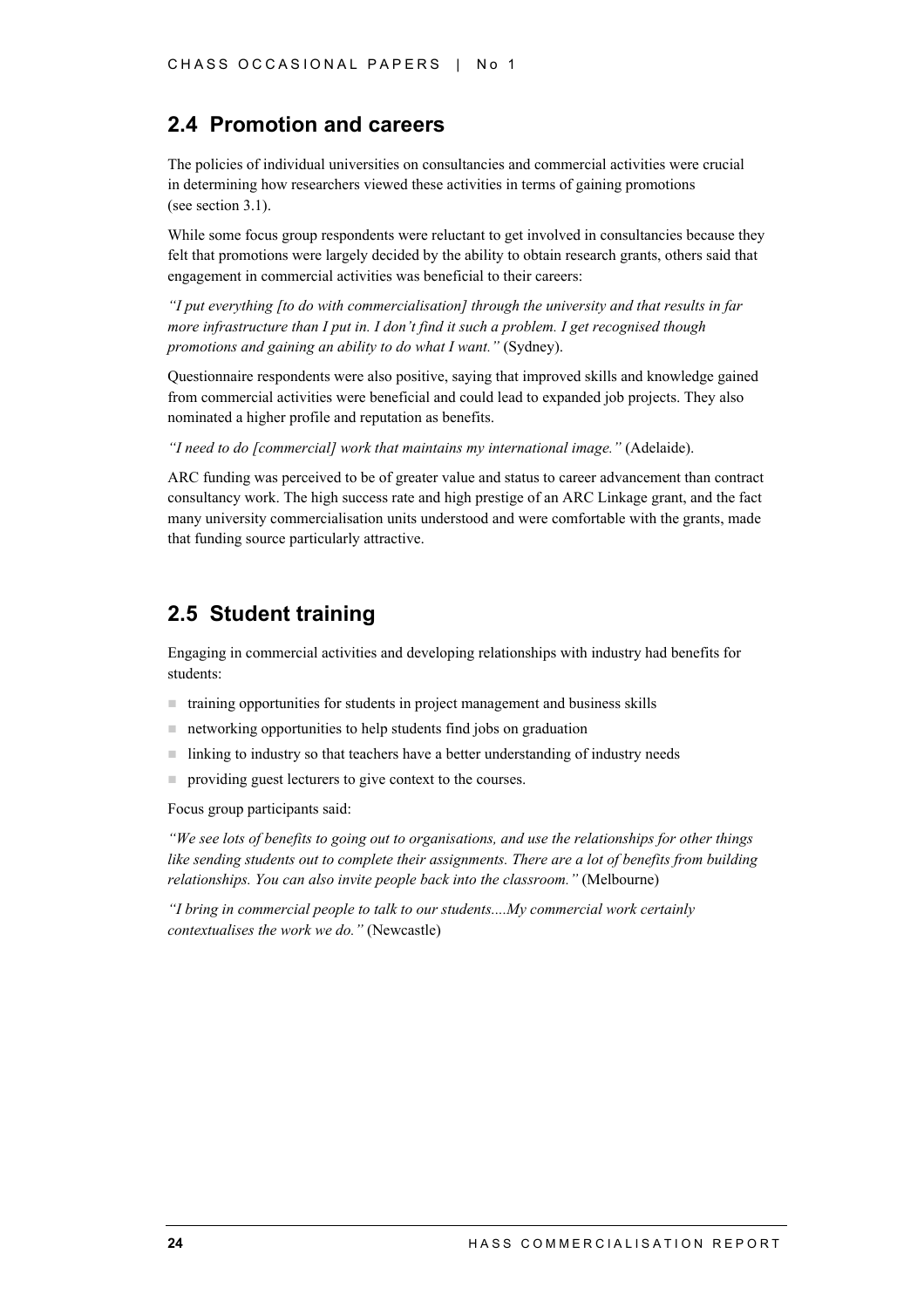#### **Case study 6: 'Bloomsday in Melbourne Inc.' Deakin University**

(Frances Devlin-Glass is Director of Bloomsday in Melbourne Inc. She is based at Deakin University.)

#### **Description**

Bloomsday is an annual literary festival to celebrate the life and work of Irish author James Joyce. We have mounted eleven festivals in Melbourne, and one each in Kobe (Japan), and Dublin.

#### **Management**

The organising committee has about ten people, some from a literary or theatrical background, others with IT or accounting skills.

#### **History**

The festival began in 1994 with professional actors and amateurs performing readings of Joyce. Now they perform original scripts, including plays, oratorio, film, ballet, and a seminar. There is strong competition for tickets.

#### **Business model**

The Festival runs two fund-raisers per year to pay for venues, costuming and lighting and deposits on meals; and to guarantee payment for actors. The organisers expressed some frustration with funding programs: "we no longer waste time applying for grants—the rules keep changing and our company does not fit the model of a regular theatre group—and so the group has become selffinancing."

#### **Income**

The festival runs on about \$5000. All income is disbursed among the theatre directors, professional actors, musicians and paper-givers. A festival can employ up to 50 arts personnel.

#### **Partners and sponsors**

The festival is a fruitful collaboration between scholars, writers and fringe theatre professionals, and research underpins the theatrical offerings. Deakin University sponsors the venture as useful outreach, application of literary intellectual capital and good for the University's reputation.

#### **Challenges**

Our most pressing challenges are living up to our past successes, and organising a grass-roots cultural event with a small honorary committee.

#### **Benefits**

The greatest benefit is the ongoing debate with one of the greatest minds of the twentieth century. Many of our committee members are writers who find their own work much enriched by their encounters with Joyce. We have generated about 140 original scripts.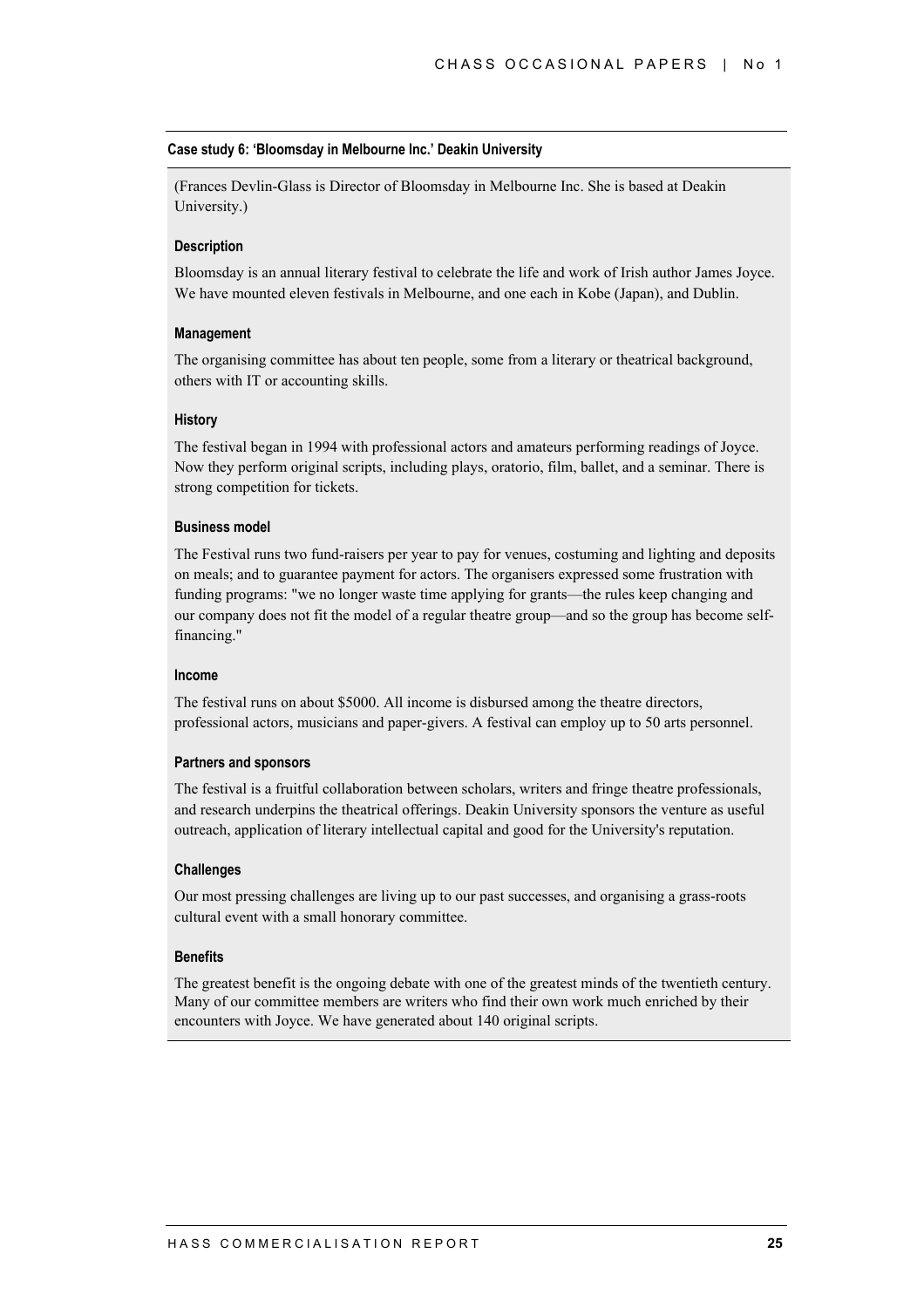### **2.6 Skills development**

Although this was not specifically mentioned by focus group participants, a number of questionnaire respondents said that their skills and the skills of their students improved after they had engaged in commercial activities. Specific changes and skills include:

- $\blacksquare$  an increased willingness to work collaboratively and negotiate activities with industry partners
- ! an increased ability to keep up to date with commercial partners
- $\blacksquare$  the need to keep industry partners up to date with research
- a recognition of the need to work at establishing relationships—"to spend much more work on the ground"—when setting up joint proposals
- ! improved communication, presentation and writing skills
- $\blacksquare$  improved ability to deal with contracts involving copyright, IP, ethics
- improved ability to manage financial records.

## **2.7 Spin-offs**

Study participants noted that commercial projects where solid relationships with industry were developed and maintained increased the likelihood of the initial research project developing into subsequent work. Whilst these relationships were seen as hard work, it was deemed worth the effort.

## **2.8 Changing attitudes**

Whilst it was generally thought that much more change was needed, a number of focus group participants commented that the attitudes within some universities towards commercialisation had already begun to change:

*"Some of the promotion criteria are customised—and there is no doubt that those earning money are highly approved of in the system."* (Adelaide)

*"The University certainly [supports us] now. Up until a couple of years ago any commercial funding that came in was not a big thing—but now this is seen as part of one bucket and we are encouraged to do this."* (Melbourne)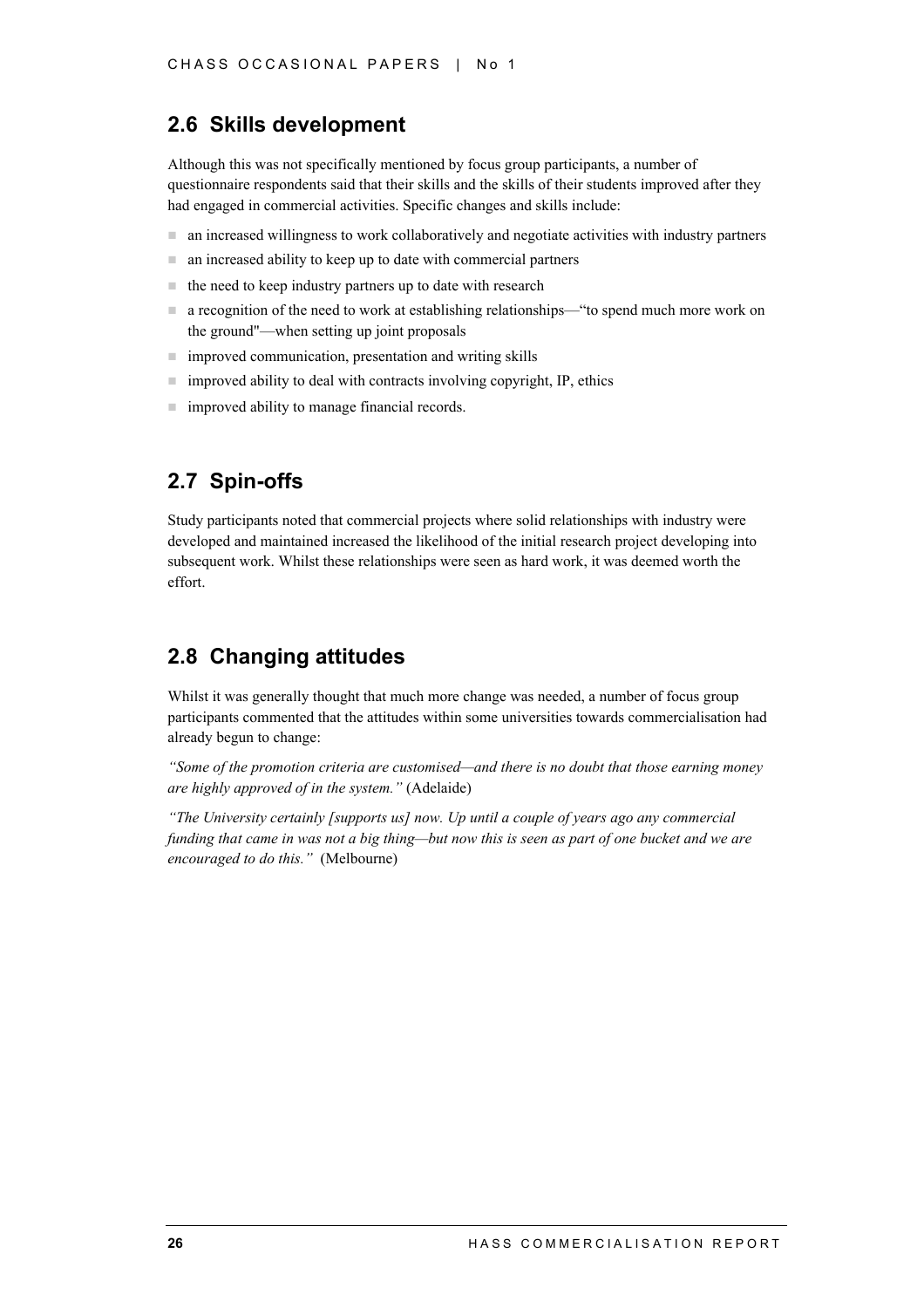## **3 Impediments to commercialisation**

Many impediments identified in the study are associated with a system still adjusting to modern expectations of commercial engagements. In some cases issues are being addressed; but the effect of other impediments has yet to be fully recognised.

Impediments commonly identified were: unresponsive university systems, reward systems which recognised only a narrow band of activities, a lack of time and resources for commercial engagements, and coping with confusing policies. Participants complained about minimal encouragement for multi-disciplinary and multi-institutional collaborations, and commented on their own lack of business skills.

These issues are explored more fully below. They are listed in order of priority according to how often they were raised in the focus groups. An interesting contrast between the focus group participants and the questionnaire respondents is that the former focused on government and funding issues, while the latter focused on university and communication issues.

### **3.1 University promotion**

Focus group participants reported that a major barrier to commercialisation is the way promotions are allocated within their universities. To be considered for promotion, academics need to have an acceptable publication record, and to contribute to their institution's research performance under the Government's performance-based funding schemes. Many participants reported that there was limited recognition of many of their commercial activities.

This position was compounded for researchers who produced research outputs such as CDs, films and exhibitions. These activities gained little or no credit as they did not gain performance funding 'points' under the system.

*"Commercialisation is not seen as a benefit towards promotion, it is not valued or supported."* (Brisbane)

As a result, academics reported wrestling with the definitions of their projects and consultancies in order to squeeze them into a points-gaining category

*"I have a problem about what is research and what is not. Take classroom development. You can frame it in the research agenda or you can frame it as developing new programs. It is often seen by DEST as developing new programs, which is not considered research. Whether it is research, consultancy or program development makes a difference with getting points. This makes a difference to whether we do or don't do the work. It gets very confused. It takes so much time to renegotiate boundaries all the time. I have spent so much time to renegotiate boundaries on things I thought we'd clarified."* (Perth)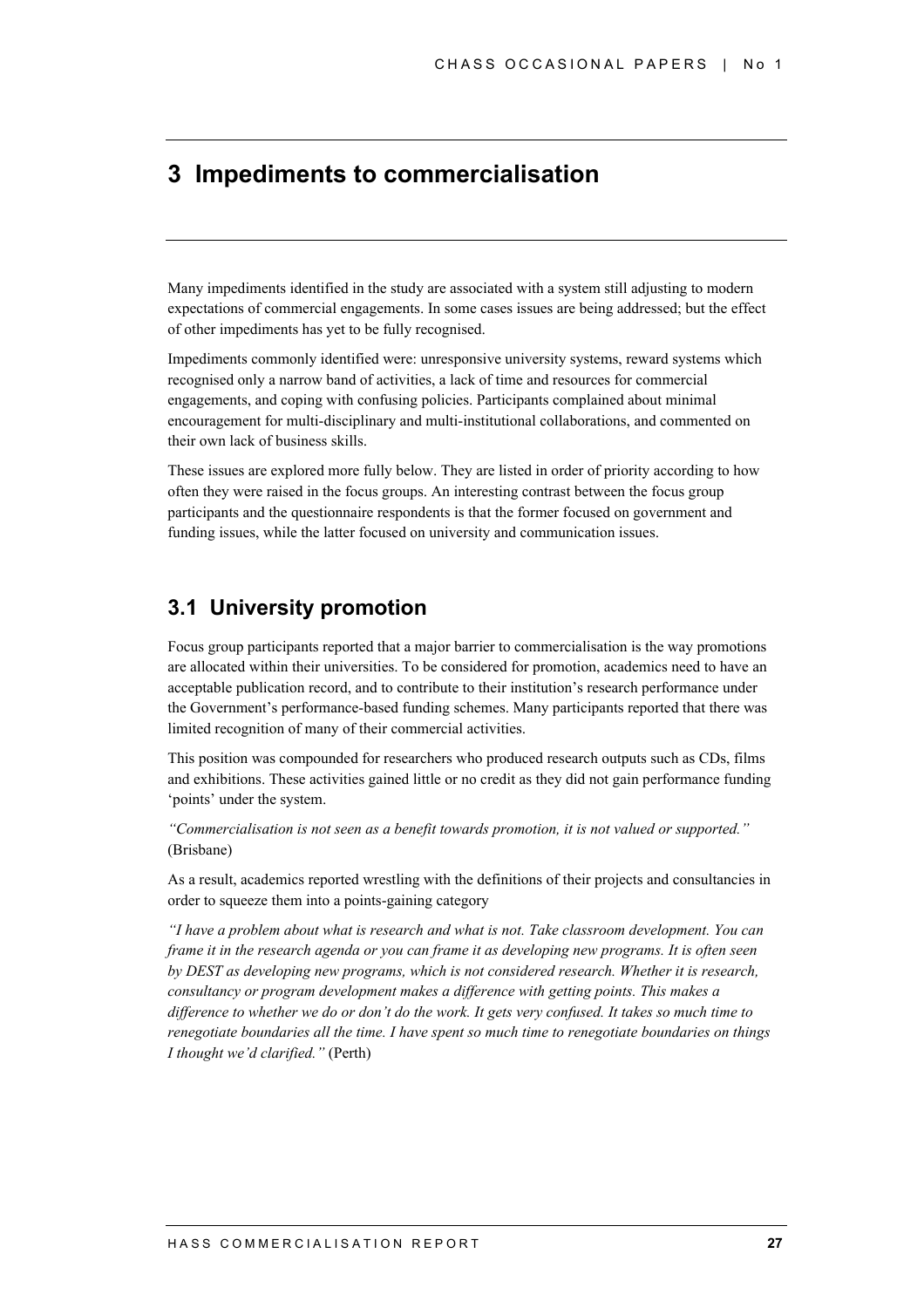### **3.2 Identity and culture**

There were mixed views on the responsibilities of researchers engaged or not engaged in commercial activities. Some researchers believed their role was to teach and do research, and not to look for commercial opportunities. Others thought that undertaking commercial work would affect the integrity of their research, or saw commercial activities as beneath them.

*"There is an absolute gulf between university and commercial mind sets—you have almost by selfselection a group of people in universities who have a public service duty view of life, which is why they are not in the business area."* (Perth).

Others had a much more positive view of commercial work and saw it as central to their professional life. They felt that at times it was not given appropriate recognition in the university system. One respondent said that more recognition needed to be accorded to the differences with commercial activities in science and technology:

*"When you try to tack on business things to this [HASS] environment, people do not feel comfortable. Academics feel pushed into the delivery of widgets, which is not why they are there in the first place. I am in university and have been working in public sector all my life so I understand this. But if the Government is prepared to give encouragement and kudos to certain outcomes—then this sector would come along [as long as it] realises HASS is different to the sciences."* (Perth)

This range of attitudes was reflected in the responses to the question in the questionnaire: "What has been the attitude of your colleagues to your commercial activities?" (Table 7):

| Attitude                  | %    |
|---------------------------|------|
| Supportive/positive       | 25.0 |
| Disdainful/hostile        | 14.6 |
| Indifferent               | 10.4 |
| <b>Fnvious</b>            | 6.3  |
| Admiring                  | 6.3  |
| disdainful/hostile        | 4.2  |
| Mixed                     | 4.2  |
| Competitive               | 2.1  |
| Ignorant of opportunities | 2.1  |
| Opposed to change         | 2.1  |
| No response               | 22.9 |

#### **Table 7: Attitudes of colleagues towards commercialization: questionnaire respondents**

Whilst a significant proportion of the responses were positive, the findings suggest that there is still some way to go before commercial activities in the HASS sector are viewed and supported as a legitimate research pathway.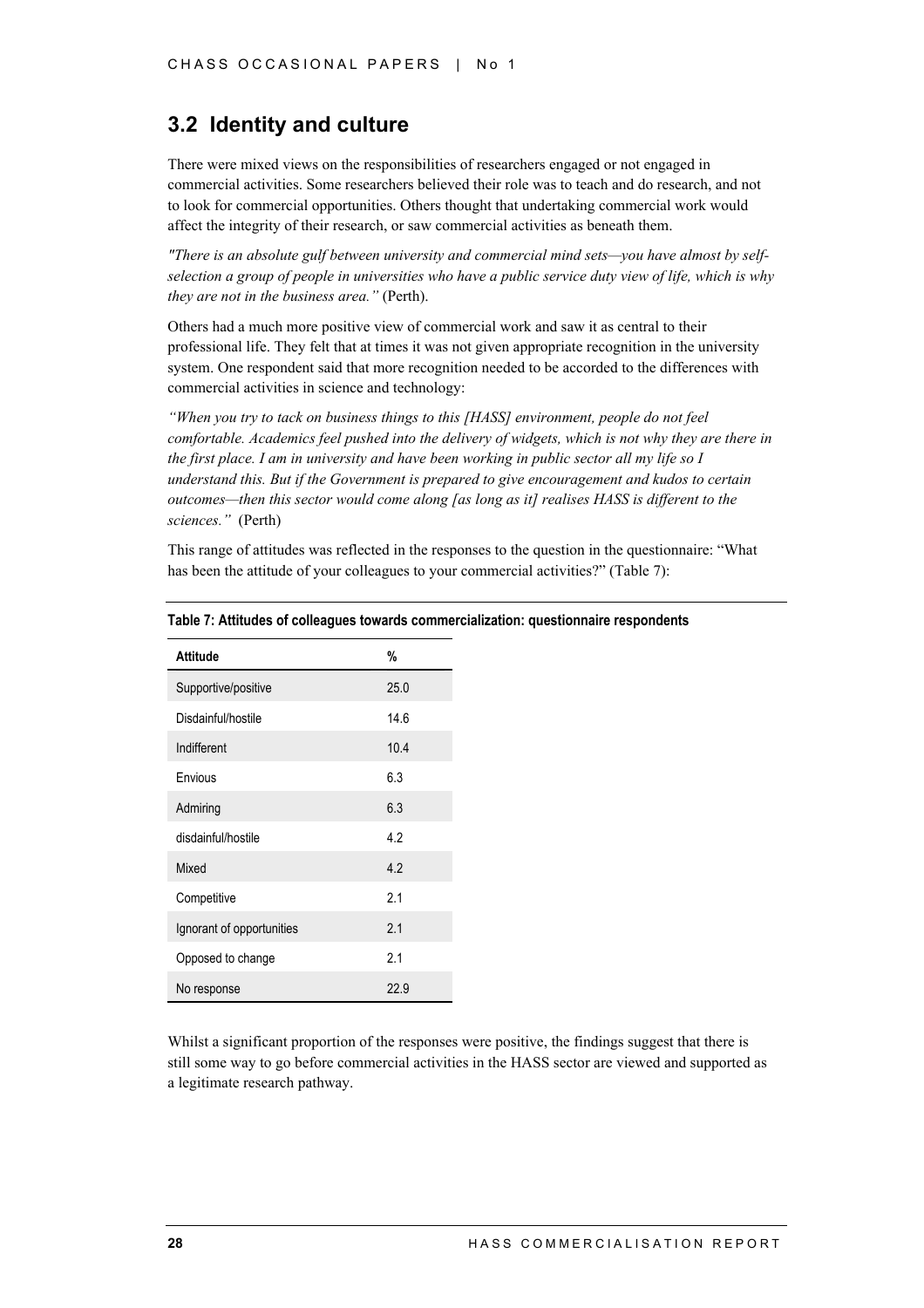### **3.3 Funding**

Even though official figures show a recent increase for university funding in real terms, there was a perception among respondents that universities were less well-funded than they used to be. Universities were reported as looking more towards private funding, funding partnerships and other sources for income.

Focus group participants said that they felt a greater demand to generate external income themselves to supplement normal funding, but that industry was less forthcoming than it had been. This was partly because corporate organisations were growing more wary of developing and supporting new ideas, and partly because researchers were operating in an external economic environment they characterised as negative. They said issues such as corporate governance, GST and weak tax incentives for HASS research contributed to this.

The Income Tax Assessment Act was mentioned by respondents, because it specifically excludes research in the humanities, arts and social sciences from the R&D tax concession. If the tax incentives are weak, there is less incentive for companies to buy in expertise from outside, and it is harder for university researchers to sell their services.

Many organisations that would benefit from university expertise were reported as not being able to afford to make the cash contributions (e.g. theatre companies) required to attract a Linkage grant.

Finding alternative means of funding was seen as especially important for commercial work unlikely to run at a profit (e.g. Case study 2: AustLit—The Resource for Australian Literature). This type of work is undertaken where researchers or practitioners can see other benefits (such as knowledge dissemination, student training or the improvement of teaching practices), but recovering at least part of the costs is important for the survival of the project.

Participants also reported a downsizing in the arts with only the major universities still offering the breadth of activities once available. In some cases, researchers could obtain funding only for the service aspects of a commercial project, and not the supporting research.

There was concern by focus group participants that funding arrangements failed to reflect crossinstitutional partnerships, with the host university getting the kudos.

Some participants reported that core funding stopped when their commercial activity started generating income. In some cases this occurred before the full-cost of the project was recovered and was considered too early in the life of a project.

## **3.4 ARC—Linkage grants**

The ARC and its Linkage Program was regarded positively by study participants, and as an active encouragement to HASS researchers to look beyond the university for funding. They suggested the Program could be improved if the following issues were addressed:

- ! appointing more people to the reviewing panels with expertise in the commercialisation of research in the humanities, arts and social sciences
- $\blacksquare$  allowing poorer organisations to offer in-kind contributions rather than cash contributions
- including creative output and applied research as research credits when applying for Linkage grants
- $\Box$  speeding up the grants process, in line with industry expectations
- ! expanding the program to cover bigger projects and fund more collaborations
- ! creating greater opportunities for regional areas, who are disadvantaged by the need to travel to capital cities to negotiate partnerships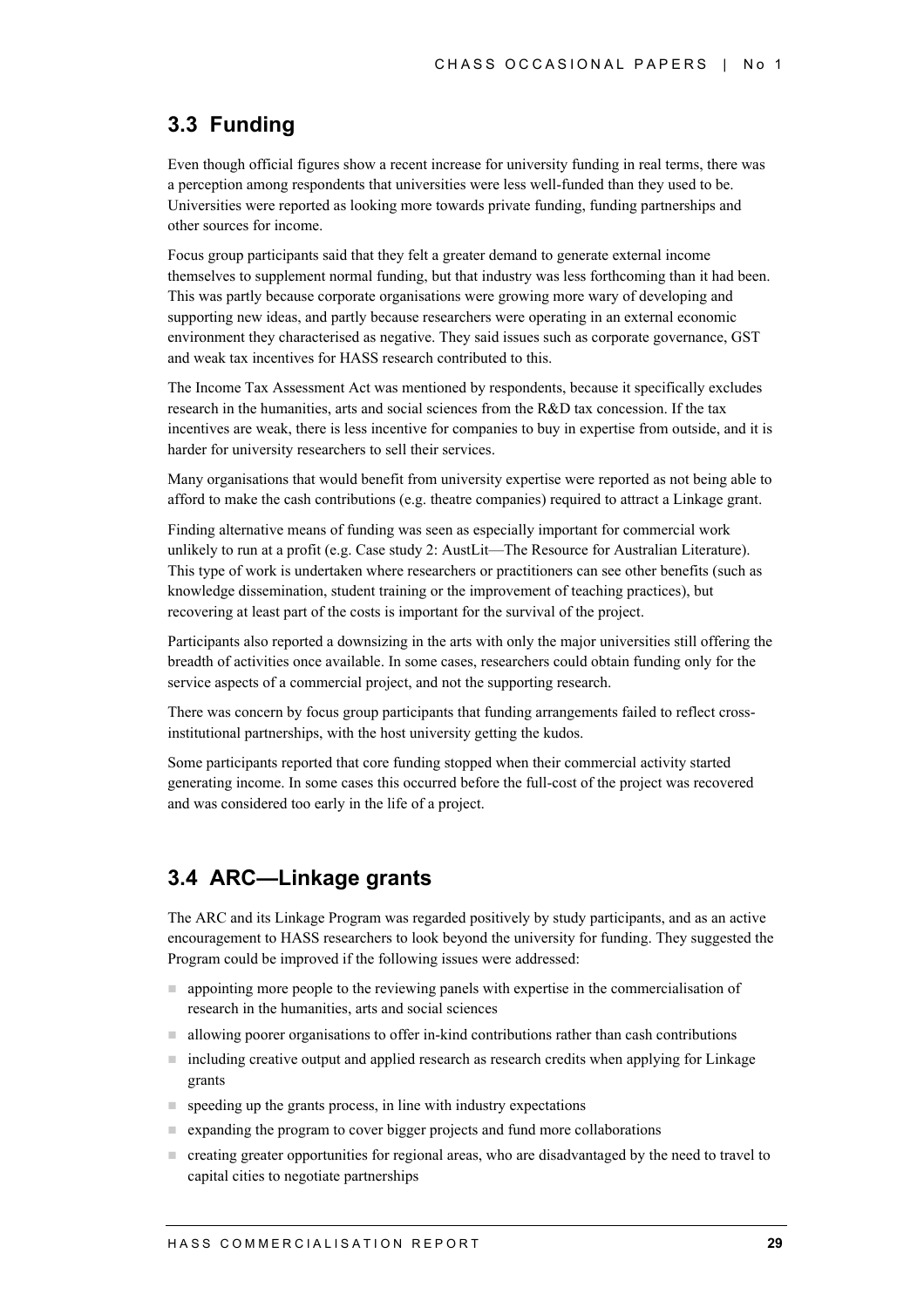**If** recognising the benefits of research that may produce longer term commercial benefits than just a product (e.g. relationship development and knowledge dissemination).

### **3.5 Managing activities—resources and time**

Managing commercial interests while developing and protecting student and staff interests was identified as a problem by focus group respondents. Time constraints on a full-time academic were identified as the biggest impediment in running a collaborative program.

*"One of the difficult things in humanities is getting grants for time release. I don't employ a team of researchers, but need time release from teaching. This is a big issue."* (Adelaide)

This was compounded by the need to acquire new skills to manage the commercial project, in an environment which provided only limited access to advice on business and legal issues.

*"I am trying to play two things—commercial undertakings on a project-by-project basis… [while] developing and protecting student and staff interests. But I am very under man-powered and under-skilled in legal frameworks, negotiations, etc."* (Brisbane)

*"We have an issue of project management—this has been a major disincentive for taking on projects. People would like to do things but don't have experience in contracts; and it really needs someone not involved in teaching, administration or research full time."* (Melbourne)

Many thought there was a potential corruption of work by commercial pressures, and others were concerned that commercial activities might cause them to lose contact with their field.

### **3.6 Intellectual Property (IP)**

Many focus group participants saw intellectual property (IP) as a minefield. Ownership, protection and student IP were reported as causing many commercial ventures to falter. Respondents said they did not know the best way to protect their ideas, whether by taking a patent, or being first to market, or applying it for public good.

Lack of consistency across institutions, and the absence of simplified common documentation were identified as significant hurdles.

*"The thing I find problematic is the IP. Our university's policy is that the IP flows on to the academic. But if you work with partners, it becomes very murky and being able to exploit your own IP becomes problematic—we don't have legal expertise."* (Sydney)

Participants identified the following needs:

- $\blacksquare$  for consistent IP policies across universities, and standardised contracts
- for common approaches to the ownership and protection of student IP
- $\blacksquare$  for access to good advice on the most appropriate way to exploit IP.

### **3.7 Lack of skills**

Lack of commercial skills was identified by many participants as a handicap. They identified possible solutions:

- 1. the provision of training in this area for researchers contemplating commercial activity
- 2. access to experts on commercialisation process within the tertiary sector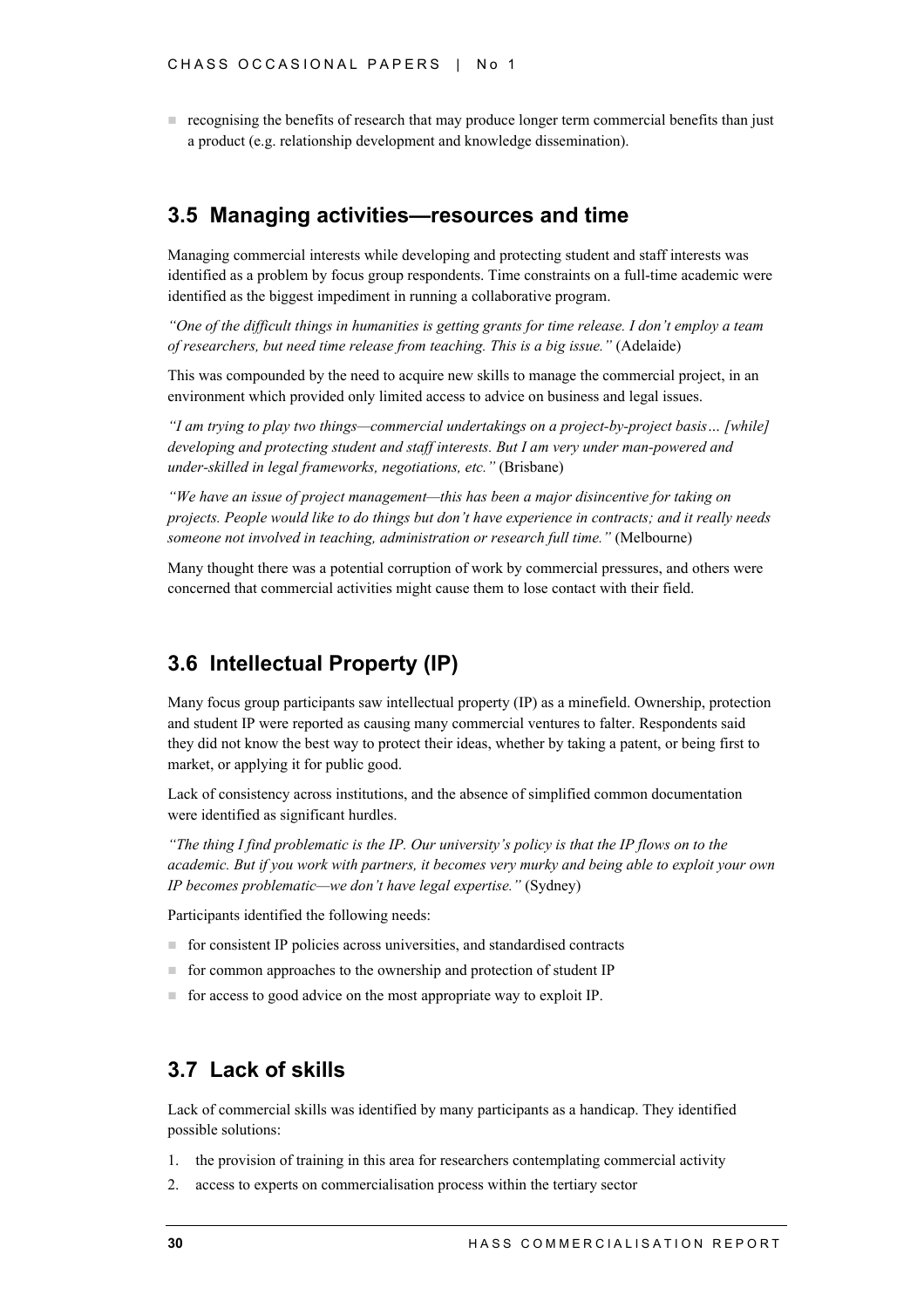3. the provision of templates covering common processes, including IP agreements, outline business plans and other aspects of the commercial process, possibly made available on the web.

Areas where researchers wanted training were:

- writing business plans
- ! developing relationships with business and government people
- $\blacksquare$  developing partnerships across disciplines and with industry
- $\blacksquare$  identifying and supporting entrepreneurs
- ! understanding the 'market' and IP for their ideas and products
- $\blacksquare$  dealing with business systems—invoicing, contract writing, GST, etc
- **project management.**

*"My take on this is that there is not a reluctance by people to learn about business practices. We put together forums on these topics and these fill up very quickly—people want to learn business practices."* (Sydney)

Others were unaware of the true value of their skills and the services they offered. Some confessed total ignorance of the concept of 'competitive neutrality':

*"Competitive neutrality is about ensuring that researchers compete fairly in the market through transparent cost identification and pricing. By stating the true costs of the work to be undertaken it* removes any advantages gained from working within a public system.<sup>1</sup>"

### **3.8 University structure**

There was a general view that the structure and frameworks of universities are not conducive to commercial activities. While participants reported some areas of improvement, universities were seen as unresponsive to the pace of commercial activity, with rigid legal and financial systems an impediment to collaboration with external parties. It was reported that many universities were removed from the 'market' and waited until business recognised the value of their research and came to them, rather than actively engaging with the market.

The universities were perceived to put up stumbling blocks that discourage people from moving outside the established system. Some participants said they preferred to avoid the red tape and costs, and make their own arrangements as individual contractors rather than go through the university system (even though this incurred additional costs such as insurance).

*"One of the issues with the sector is that it needs to be responsive. The challenge was to set up the administrative processes so [the commercial activity] could quickly roll in and do the consultancy in a very short time. Trying to act on something quickly is a big challenge given… [our] teaching, research and admin workloads."* (Brisbane)

There was significant confusion about how the financial rewards of commercial activities were shared, and people reported that the incentives to be commercial were limited given that it took them away from the valued activities of research and teaching. There was also concern by focus group participants that funding arrangements failed to reflect cross-institutional partnerships, with the host university often getting the kudos for the commercial research.

 $\overline{a}$ 

 $1$ <sup>1</sup> This definition was adapted from the Victorian Department of Treasury and Finance website,

<sup>&</sup>lt;http://www.dtf.vic.gov.au/ncp/cn\_overview1.htm>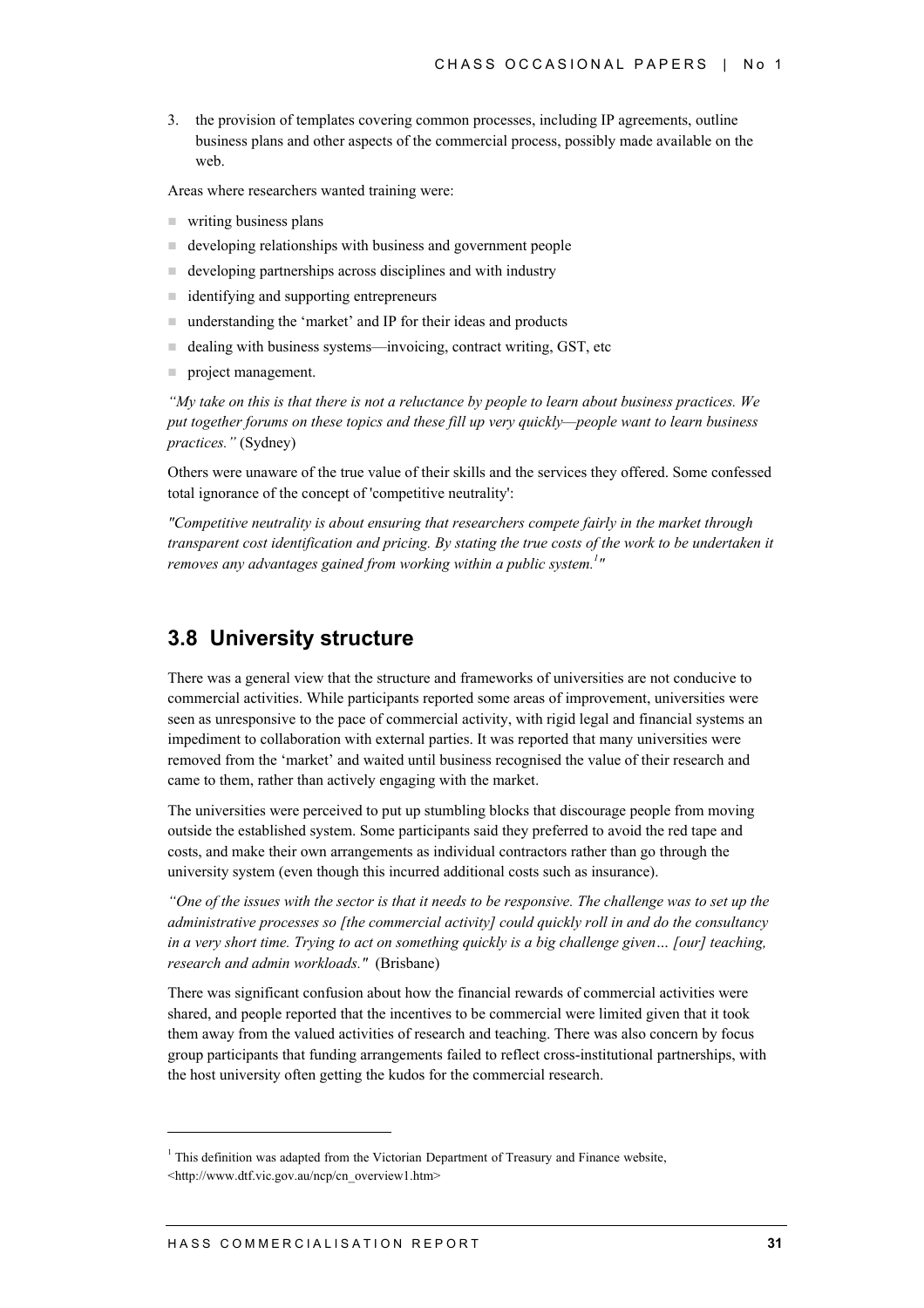A third of participants stated that they received no support from their institutions, a significant barrier to commercialisation. A key issue was the lack of appreciation of the nature of HASS commercialisation by people in the support system.

*"The university is supportive but there are not enough people in support units who understand the work we do. When they think 'consultancy' they generally think science, engineering, business, etc."* (Sydney)

*"[The university] encourages centres to engage in commercial activities, though I suspect our 'product' is a little too difficult to comprehend. Bridges and agricultural equipment are another matter..."* (Questionnaire respondent, Queensland)

A number of researchers would prefer to offer their services free of charge, especially to community groups, but know this may not be acceptable to the institutions in which they work.

#### **Case study 7: iLecture, Multimedia Centre, University of Western Australia**

(Michael Fardon is the Academic Director of the Multimedia Centre, University of Western Australia.)

#### **Description**

iLecture makes video recordings of university lectures available for playing back over the web, on demand 24 hours a day. Last year 6500 lectures were recorded at the UWA, and the web site scored 250,000 hits. The system can be used to record other events such as seminars and recitals.

#### **History**

The iLecture system was the first significant commercial experience for the Multimedia Centre. We were helped by the UWA's Office of Industry and Innovation (OII) with commercial issues, including the establishment of a spin-off company Media Farm Pty. Ltd. to exploit opportunities for the technology.

#### **Business model**

iLecture customers buy a licence to install and use the system, and pay an annual maintenance fee directly to the centre. The license fee is shared between the University, the Multimedia Centre, and the inventors. Initial funding was provided by the University, the Faculty, and Apple Computer Inc. Annual income for 2005 is projected at \$300,000, and the iLecture component of the centre is the equivalent of two and a half staff members.

#### **Challenges**

The major challenge has been the investment of time and energy of the three inventors. Universities are traditionally not well placed to respond to strategic opportunities.

Other challenges included: paying programmers at commercial rates, coping with a signing authority policy that hampers relationships with product vendors, and responding in a time-frame appropriate to commercial operations.

One final challenge has been the perception of commercialisation within the university environment, particularly within an Arts Faculty context. The Multimedia Centre has expanded significantly, while many other areas within Arts are struggling financially in the current climate.

### **Benefits**

There is a clear financial benefit. The centre's commercialisation activity has enabled us to develop our program, and other capacities in which we perform and document our work.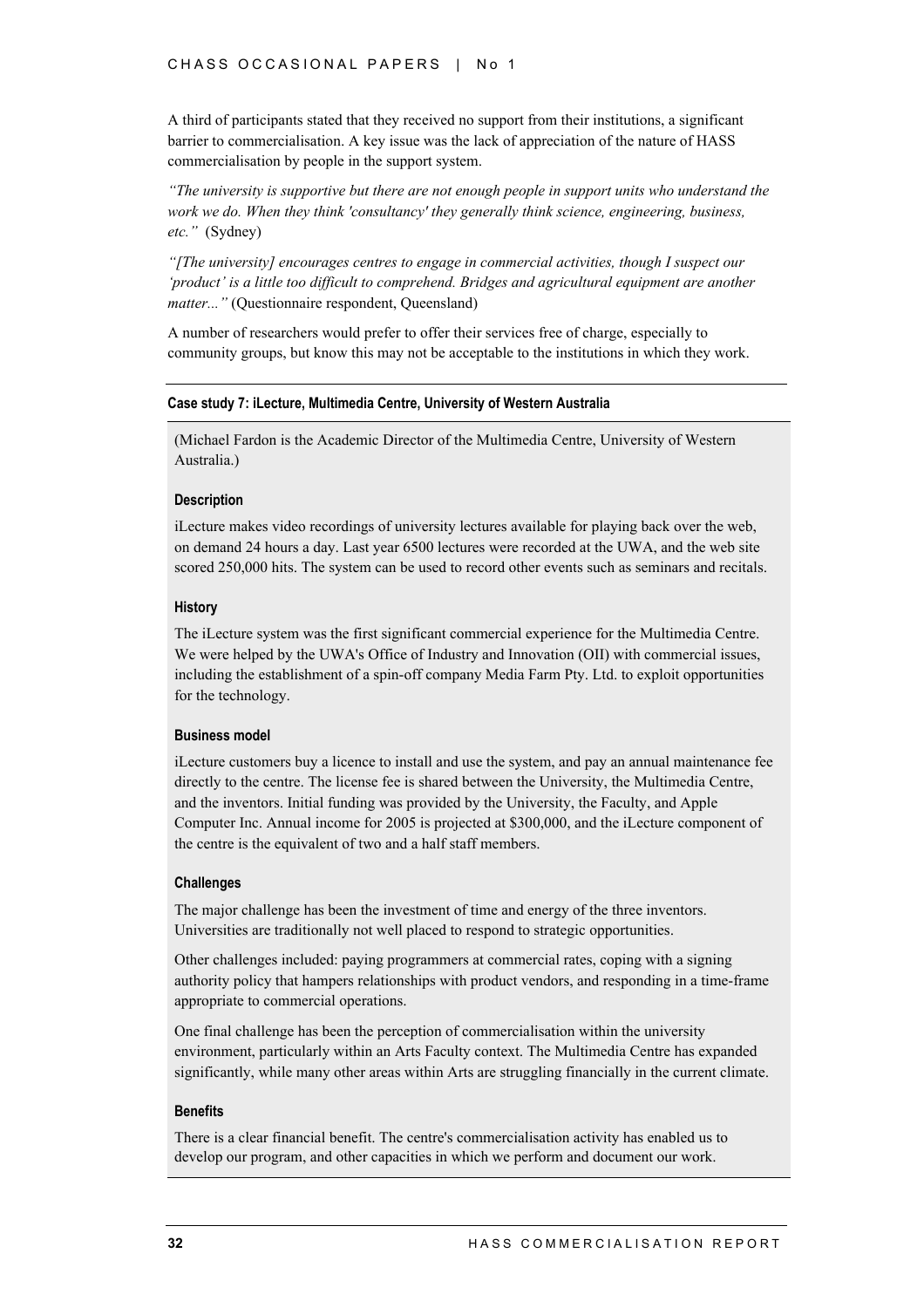## **4 Recommendations**

## **1 Understanding, promoting and publicising the value of HASS research**

#### **Recommendations to disciplinary, teaching and advocacy bodies in HASS**

Encourage and support the HASS community to engage in more commercial activities by:

- ! publicising the value and significance of HASS research to the public, industry, government and researchers through the media
- $\blacksquare$  promoting the benefits of commercial activities to researchers
- **The promoting the value to industry of commercial partnerships with HASS**
- **E** encouraging media training for HASS researchers
- gaining a better understanding of commercialisation in the HASS sector though further studies
- $\blacksquare$  promoting recognition that some commercial activities have a social benefit rather than a financial one.

### **2 Standard practices across the tertiary sector**

#### **Recommendation to the universities**

Encourage HASS researchers to engage in commercial activities by providing better advice and support, and by working towards standard practices across the tertiary sector. This tool-kit approach would include:

- ! building a national network of commercialisation advisers in the tertiary sector through websites and workshops and a national conference
- ! creating pro forma documents covering common commercialisation issues such as contracts and IP agreements, to establish national standards and avoid duplication of effort. These documents should be used by researchers under the guidance and interpretation of business managers
- **P** providing researchers with mentors experienced in commercial activities

### **3 Build business skills**

#### **Recommendation to the universities and funding agencies**

Build up the business skills of HASS researchers by running courses covering:

- **n** appropriate costing of research
- **project management and assembling teams**
- $\blacksquare$  building and managing relationships, networking, developing partnerships across disciplines and across institutions
- $\blacksquare$  understanding the market and writing business plans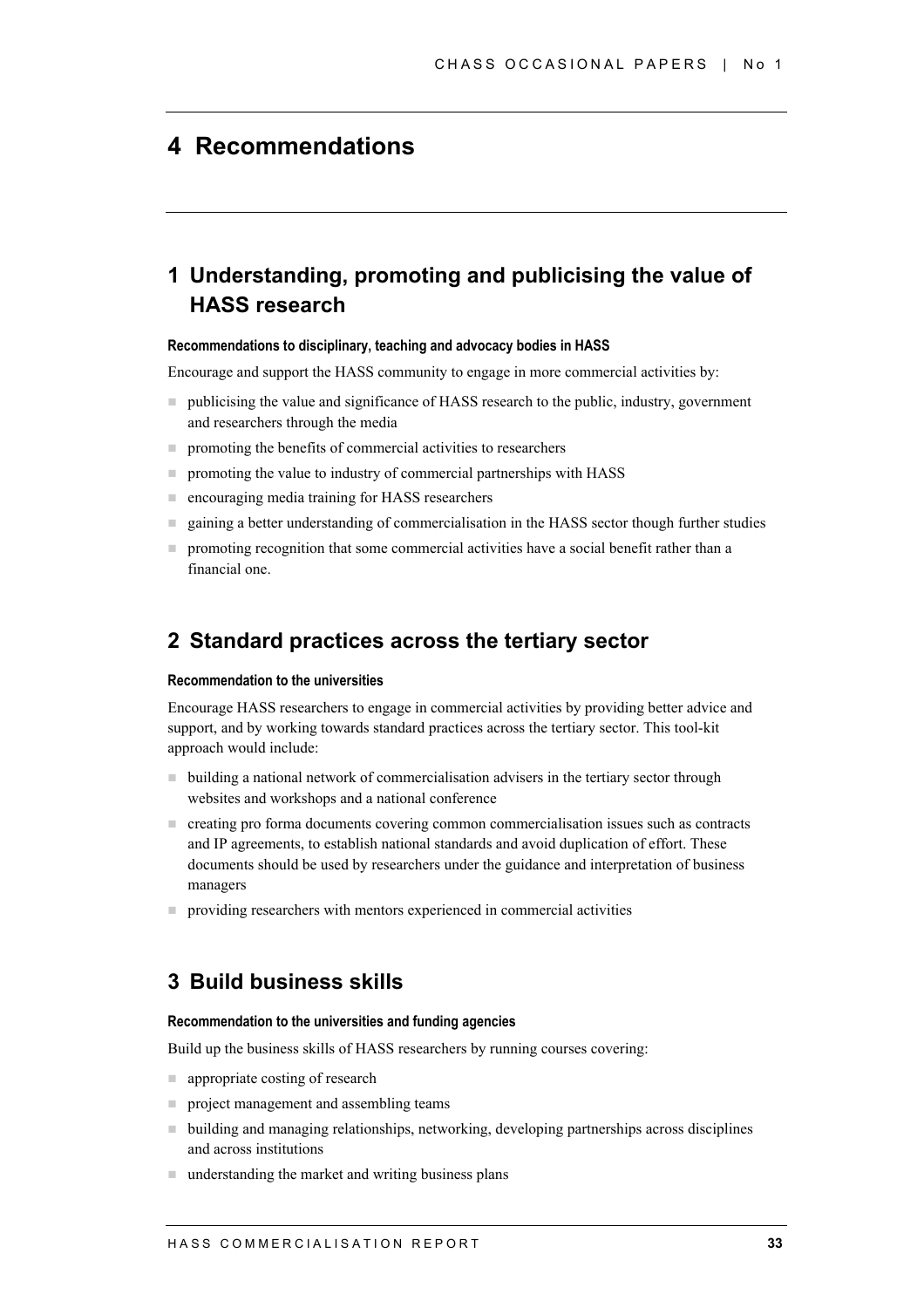- dealing with business systems invoicing, contract writing, GST etc
- **E** competitive neutrality and the Trade Practices Act
- ! valuing IP (and understanding what needs protection, what is not worth protecting, and what can best be exploited by being first-to-market)
- Government programs of support
- familiarity of industry and business practices, for research students.

### **4 Amend programs and settings**

#### **Recommendation to the funding agencies, universities and Government**

Amend Government programs to improve their accessibility and value to HASS researchers by:

- ! designing metrics that capture the various outcomes of HASS research and facilitate their use in matters of funding, promotion and reward systems
- I allowing eligibility for the R&D tax concession for research in the humanities, arts and social sciences by amending the Income Tax Assessment Act
- introducing more flexible timing, simpler application forms and compliance costs, and quicker advice on applications
- ! encouraging collaborative and cross-disciplinary approaches (especially with science) by improving and promoting funding programs
- ! recognising all partners rather than just the host university in cross-institutional arrangements
- recognising in-kind as well as cash contributions in ARC—Linkage Program applications, so that organisations without cash can still participate
- appointing more people with experience of commercial activities as peer reviewers of funding applications.

### **5 Provide incentives to undertake commercial work**

#### **Recommendation to the universities and funding agencies**

Encourage HASS researchers to engage in commercialisation work by:

- ! recognising the role of commercial activities in improving the knowledge of teachers and the educational experience of students
- ! providing more service support and release from normal duties to enable researchers to manage their commercial activities e.g. time-release arrangements to enable researchers to work with industry partners
- ! publishing clear guidelines on consultancy and external work, and establishing a clear position on how the financial rewards from commercial activities are shared between the researcher and the university
- setting up 'creative commons' or research centres or precincts to stimulate research commercialisation
- ! amending financial and legal systems perceived as too rigid to encourage commercial activities
- ! employing specific people to pursue opportunities to undertake research (knowledge brokers)
- ! recognising that some commercial activities have a social benefit rather than a financial one.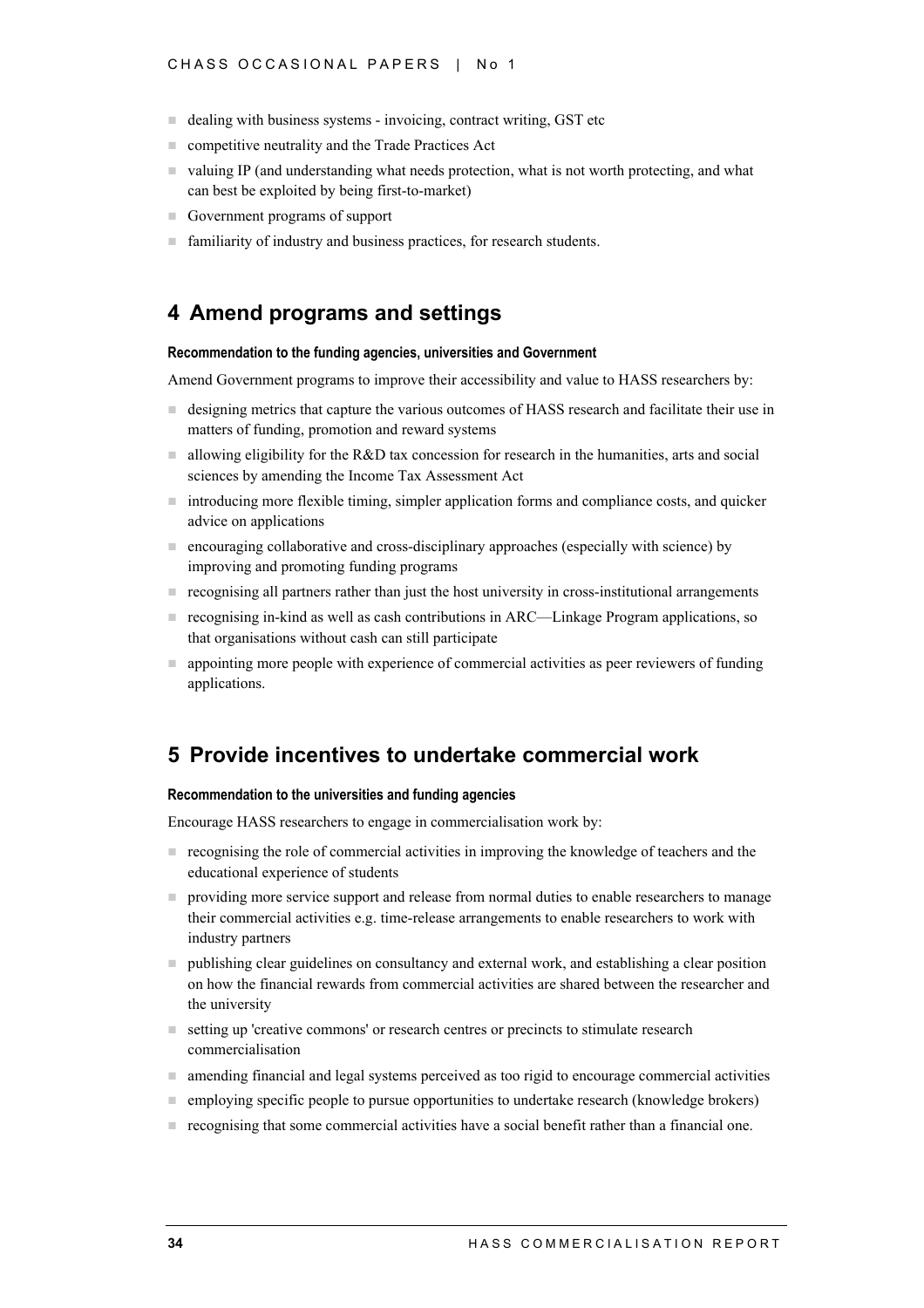### **6 Improve industry awareness**

#### **Recommendations to disciplinary, teaching and advocacy bodies in HASS**

Improve the awareness of potential industry partners of the possibilities and limitations of HASS researchers by:

- **Peroviding simple information for industry on the possibilities for three way collaborations with** community groups and researchers
- ! organising and encouraging peak councils and representative groups to share experiences and build knowledge on commercialisation
- improving awareness and accessibility to organisations such as AdviceBank for help with business plans and IT issues.